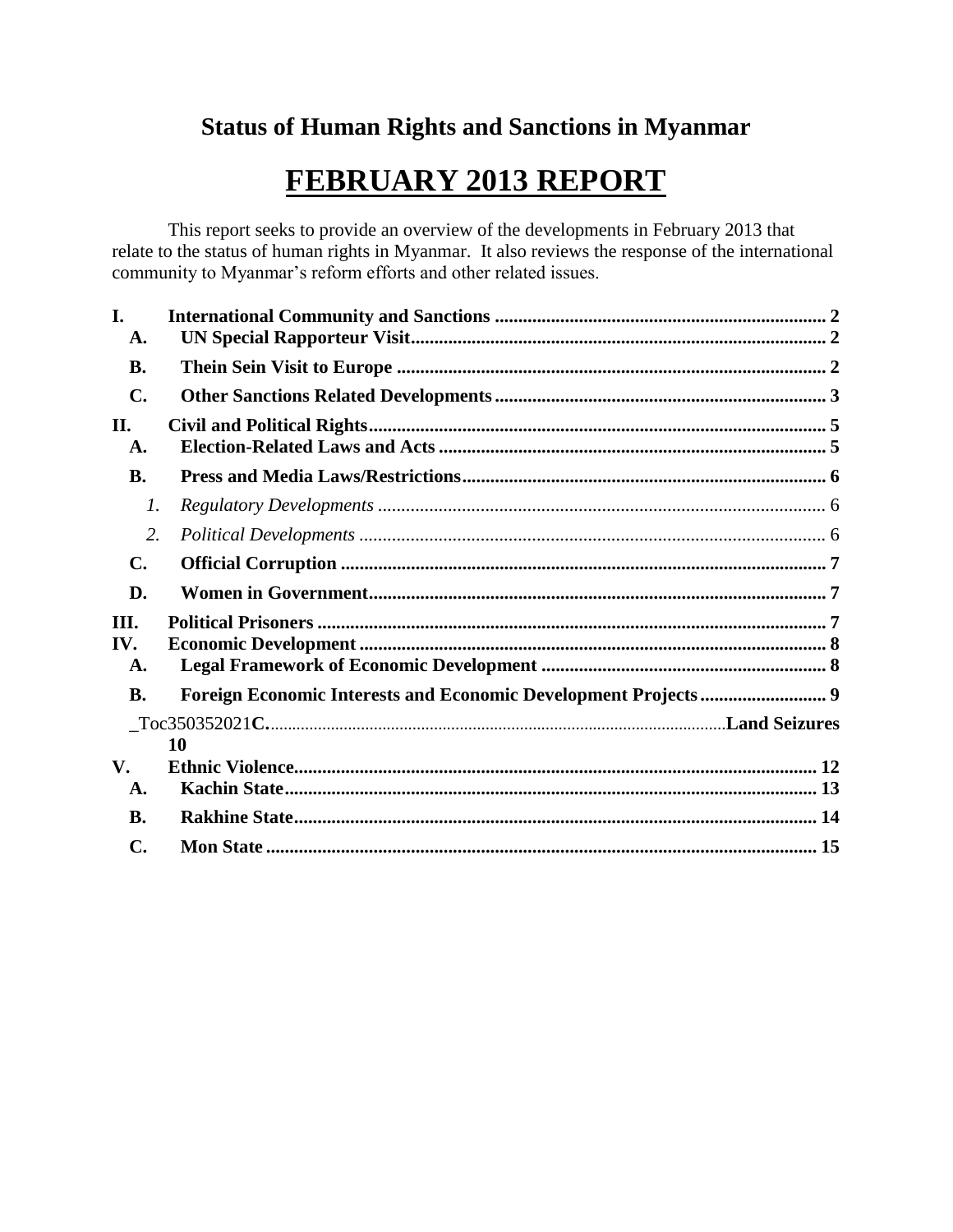#### <span id="page-1-1"></span><span id="page-1-0"></span>**I. International Community and Sanctions**

#### **A. UN Special Rapporteur Visit**

Raising concerns as to torture and other abuse allegations in Kachin and Rakhine, a UN Special Rapporteur visited Myanmar this month. "The reforms in Myanmar are continuing apace, which is a good sign for the improvement of the human rights situation in Myanmar," said the Special Rapporteur on the human rights situation in the country, Tomás Ojea Quintana, after his latest visit.<sup>1</sup> However, he warned that "there are significant human rights shortcomings that remain unaddressed."<sup>2</sup> During his five day trip, Ojea Quintana met with Daw Aung San Suu Kyi, government officials, refugees, prisoners, the National Human Rights Commission, former political prisoners, and others. He was accompanied by UN Resident and Humanitarian Coordinator Ashok Nigam.<sup>3</sup> His seventh overall, this was Ojea Quintana's first visit to Myanmar since August of 2012, when he highlighted violence in Rakhine state and challenged Myanmar's related citizenship policies.<sup>4</sup>

Respecting Kachin, he noted: "The ongoing large military presence, which remains beyond the reach of accountability mechanisms, means that serious human rights violations are continuing there," adding that "resolution of the conflict will need to address the role played by ethnic minorities in the reconstruction of the nation".<sup>5</sup> According to the Bangkok Post, Ojea Quintana specifically raised concern over the Myanmar army's "arbitrary arrest and torture during interrogation" of men accused of being Kachin rebels.<sup>6</sup> He welcomed the China-brokered ceasefire talks between the government of Myanmar and the Kachin Independence Army (KIA).<sup>7</sup>

The Special Rapporteur also stressed that the conflict was limiting humanitarian access and relief within the state, and extensively addressed the ethnic conflict in Rakhine. Regarding the Rakhine conflict generally, he noted that: "The facts of what has happened need to be established and those responsible for human rights violations held to account, which I hope the Investigation Committee established by the President will help to do in its upcoming report which should be made public."<sup>8</sup>

# **B. Thein Sein Visit to Europe**

<span id="page-1-2"></span>During his first visit to Brussels, President Thein Sein asked the EU to eliminate sanctions on Myanmar, pledging to continue with reforms. $\degree$  Currently, EU sanctions are merely suspended, with the exception of active EU embargoes vis-à-vis arms, munitions, and equipment which could be used to "suppress" citizens. The suspension mechanism was implemented to allow the EU to quickly reinstate sanctions if Myanmar's government discontinued reforms.

Thein Sein asked the EU to quickly approve a proposal to restore Myanmar's preferential trade status, which it lost in 1979 due to violations of international agreements on forced labor under military junta leadership.<sup>10</sup> The measure would grant Myanmar duty-free and quota-free access to the European market for all types of products except arms and ammunition.<sup>11</sup>

EU President Herman Van Rompuy and European Commission President Jose Manuel Barroso stated that they would examine the possibility of a "bilateral investment agreement" with Myanmar, without committing further.

Thein Sein planned visits to five European countries during his tour, including Norway, Finland, Austria, Belgium (see above), and Italy.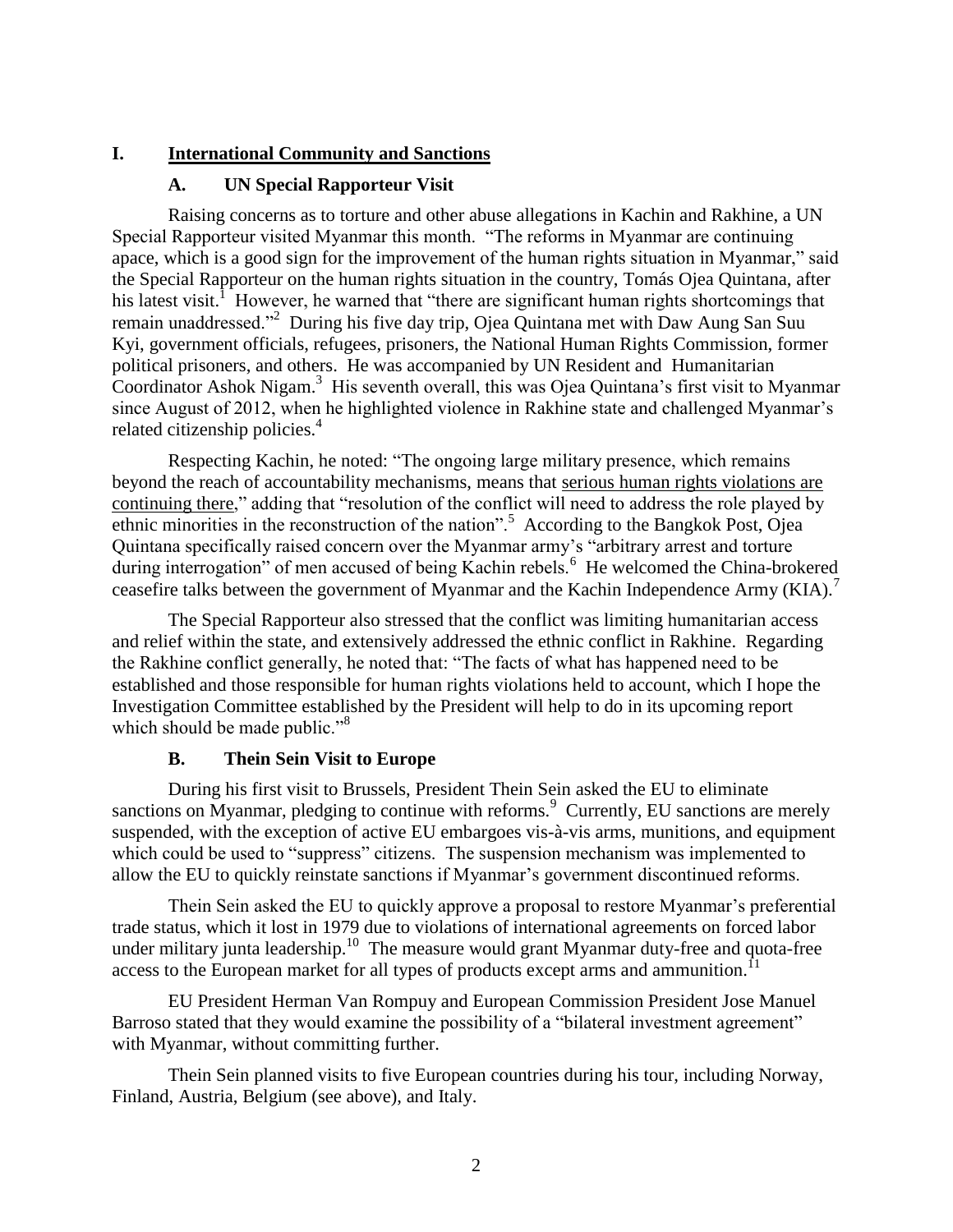#### **C. Other Sanctions Related Developments**

<span id="page-2-0"></span>On February 22, 2013, the US Treasury Department eased sanctions on four Myanmar banks. More specifically, the US Office of Foreign Assets Control (OFAC) issued a general license to authorize additional U.S. economic activity in Myanmar. The general license allows individuals, companies, and financial institutions to conduct most transactions, including opening and maintaining accounts and conducting a range of other financial services, with four of Myanmar's major financial entities: Myanma Economic Bank, Myanma Investment and Commercial Bank, Asia Green Development Bank, and Ayeyarwady Bank. This action will give U.S. companies and non-governmental organizations greater access to some of the largest Burmese banks and allow these financial entities to access the U.S. financial system. Today's general license supports the July 2012 easing of U.S. economic sanctions on Myanmar that authorized new investment in Myanmar by U.S. persons and encourages additional U.S. economic involvement in Myanmar."<sup>12</sup>

However, the US has maintained<sup>13</sup> and enlarged<sup>14</sup> its proscribed list of Specially Designated Nationals ("SDN"). "Asia Green Development Bank is owned by Tay Za, who was described by the U.S. Treasury in 2008 as an arms dealer and financial henchman of the former military regime. Ayeyarwady Bank is owned by Zaw Zaw, who was described as 'one of Myanmar's up-and-coming cronies' in a June 2009 leaked diplomatic cable from the U.S. Embassy in Yangon. He has not been publicly linked to arms or drug dealing."<sup>15</sup> While Ayeyarwady bank was added to the SDN list on February 22, 2013, and many others remain listed or proscribed,<sup>16</sup> OFAC General License No. 19 essentially allows diverse transactions and business vis-à-vis the above four banks. Leaving these four banks on the SDN list enables the US government to respond quickly if the Myanmar government backslides on reforms. See also above (EU suspension). In addition to other financial and commercial entities, US companies are still prohibited from doing business with Myanma Foreign Trade Bank, Innwa Bank, and Myawaddy Bank.<sup>17</sup> Moreover, the US still prohibits any specific transactions with any of the SDN listed individuals, even where such transactions are carried out via a bank listed in OFAC General License No. 19. "The Treasury Department still prohibits investment in entities with ownership connections to the Ministry of Defense or any military group. President Obama also gave the Treasury Department the right to levy sanctions against individuals or firms that undermine the reform process, engage in military relations with North Korea, or contribute to ethnic conflict."<sup>18</sup>

On the same date, February 22, 2013, the US Chamber of Commerce launched a business delegation to Myanmar to explore opportunities for trade and investment. Over 50 representatives of U.S. companies including Chevron, General Motors, Target Corp., ConocoPhillips, Caterpillar, General Electric International, Honeywell and eBay were scheduled to spend the week with Myanmar government officials and business people.<sup>19</sup> On February 25, Yangon hosted a United States-Myanmar Trade and Investment Conference that brought together business executives and government officials.<sup>20</sup> As one commentator noted of the event: "Flanked by national flags, Win Aung, the president of Myanmar's main business association, and U.S. Assistant Secretary of State Jose Fernandez shook hands in Yangon and agreed to deepen business ties between their countries. . . . The awkward part? The United States still dubs Win Aung a "crony" who allegedly used his close ties to Myanmar's old military rulers to build one of the country's biggest business conglomerates. He remains on a blacklist of entities U.S. citizens and companies are banned from doing business with… You can't do a lot of direct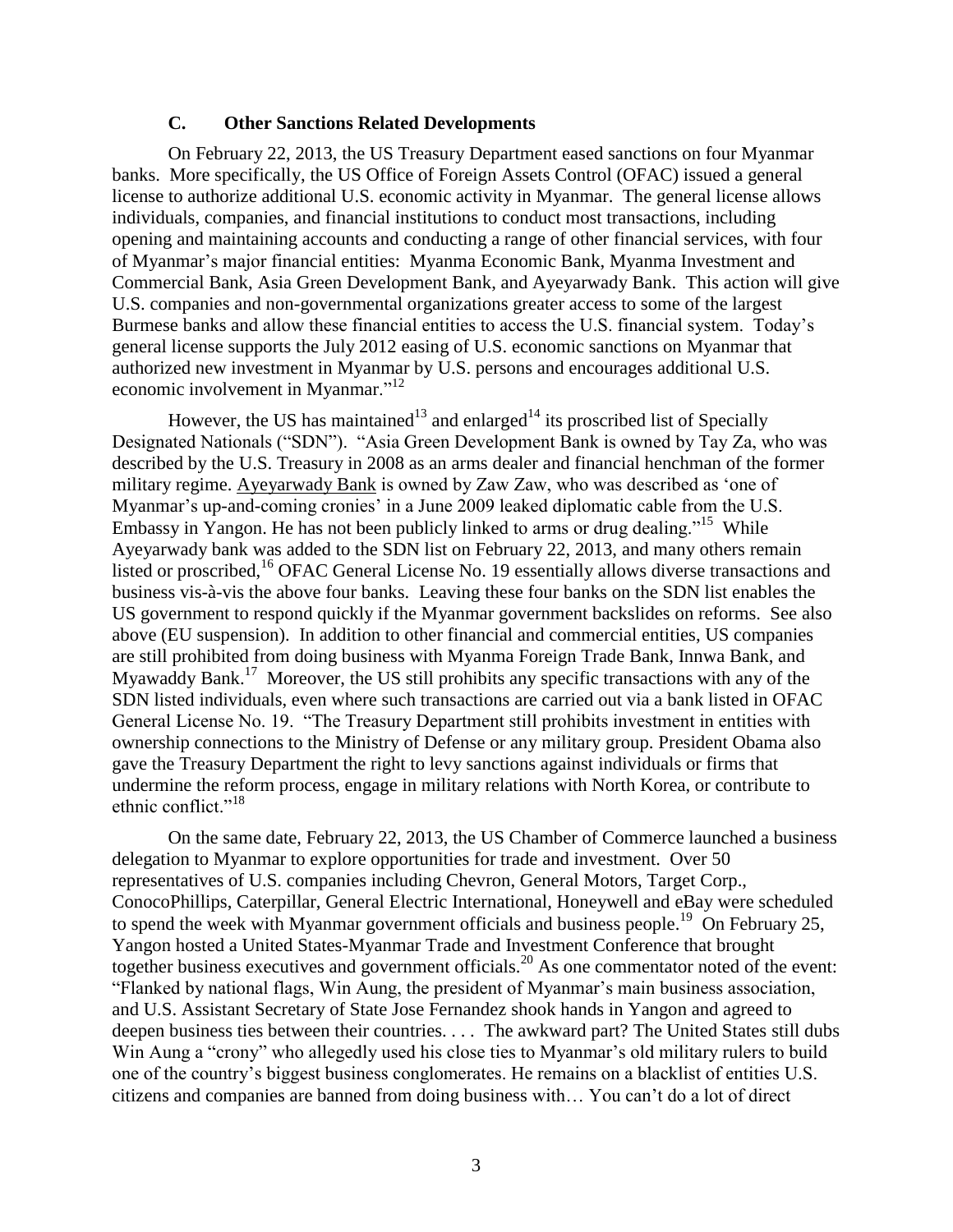investment if there's the specter of it being taken away tomorrow," said Darren Brooks, senior corporate counsel for Caterpillar Asia, addressing the dilemma of renewed sanctions. "It's a little bit of a minefield. We're trying to tiptoe around it and do things correctly." This commercial tentativeness may be contrasted somewhat with rapid investment by large commercial firms from Japan, South Korea, and Vietnam.

On February 28, 2013, Michael Posner, Assistant Secretary, Bureau of Democracy, Human Rights, and Labor of the US Department of State, testified before a Congressional human rights commission. He addressed specific sanctions (including those maintained) and the US government's general strategy regarding both (i) sanctions easing and (ii) maintaining appropriate levels of leverage in the ongoing dialogue with the government of Myanmar. His specific observations and allegations may illuminate US policy to some extent:

> Some critics allege that the country's natural wealth, auctioned off to highest bidder, continues to be siphoned to offshore accounts rather than flowing into the national budget. Investment in many natural resources are still controlled and financed by military controlled enterprises, such as the Myanmar Economic Corporation and the Myanmar Economic Holdings Limited or their sub-entities. Our sanctions remain in place on these entities for this reason.<sup>21</sup>

See above, re SDNs. The specific sanctions mentioned by Posner are targeted to these specific entities and their affiliates. Posner does not mention specific sanctions similarly maintained against certain individual commercial entities and persons allegedly involved in corruption and other abuses. After noting Myanmar's efforts to increase transparency and join to join both the Open Government Partnership and the Extractives Industries Transparency Initiative, Posner continues:

> President Thein Sein's government has pledged to do business differently, and the United States has committed to supporting these efforts through our calibrated easing of economic sanctions to support political and economic reforms. In 2012, we broadly authorized new investment in Myanmar for the first time in 15 years, including in Myanmar's multi-billion dollar oil and gas sectors. However, to ensure that military-owned enterprises would not benefit from this opening, investment in militaryowned companies remains off limits. Similarly, U.S. companies are not authorized to make payments to the military to provide security for their investments, as the military is the primary driver of the worst human rights abuses. We also instituted the Reporting Requirements for Responsible Investment, which require U.S. persons making investments over \$500,000 to report on their human rights, environmental, labor, and anti-corruption due diligence procedures. Companies without such due diligence procedures in place may nevertheless invest in Myanmar, provided they report that they do not have these policies in place. Our expectation is that companies that report a lack of adequate human rights policies will face pressure from civil society actors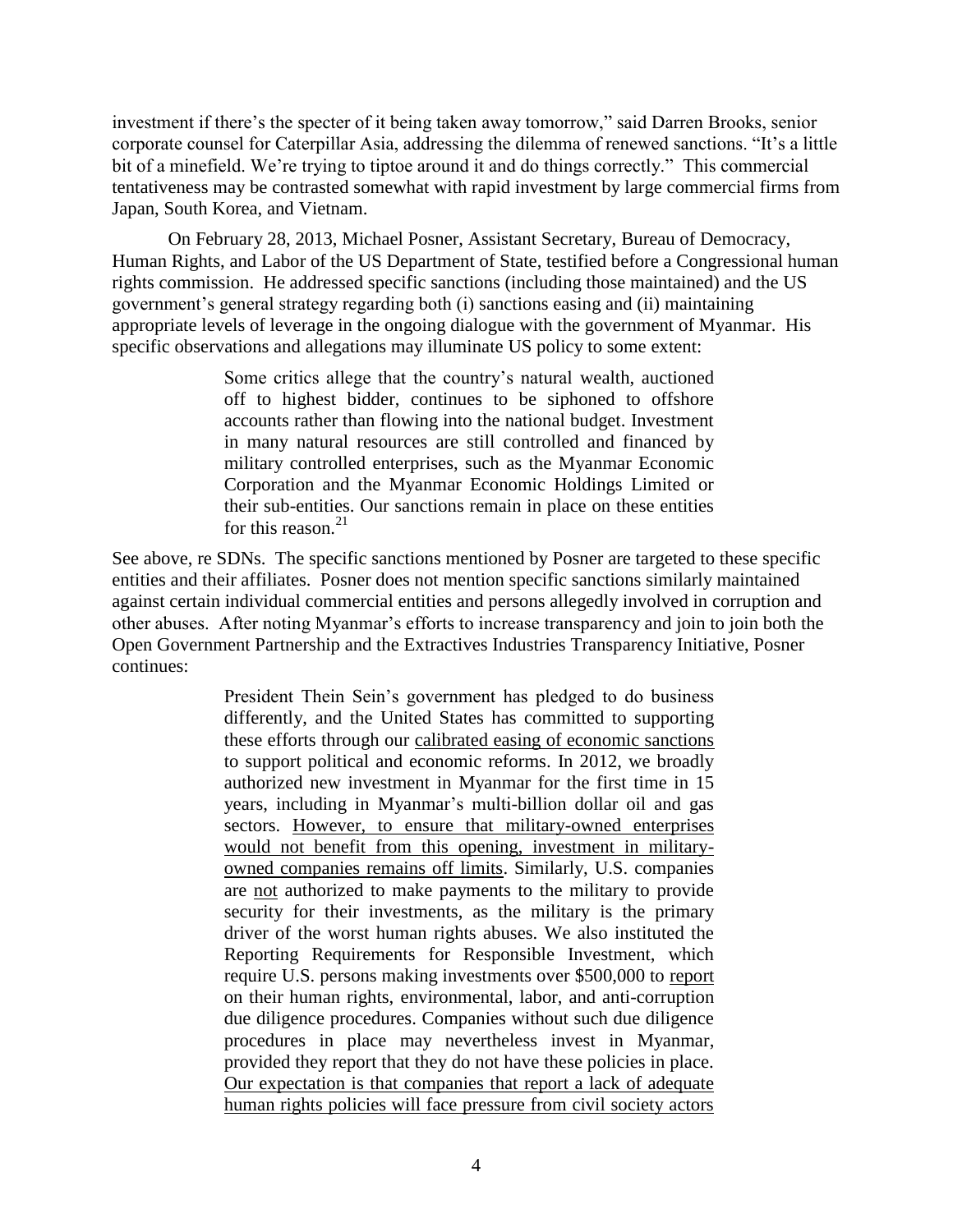here and in Myanmar to develop them, and our hope is that companies will develop policies in collaboration with these groups.

Some have argued that these reporting requirements are too onerous and discourage investment, while others argue that they are too permissive and do not providing adequate human rights safeguards. But we've also heard from large American companies and members of Burmese and U.S. civil society who strongly support them. Our intention is to strike a balance, guarding against an economic free-for-all that would funnel investment to the military and its companies while still incentivizing responsible investment that contributes to Myanmar's economic modernization, job creation, and widelyshared prosperity. $^{22}$ 

Significantly, even before an audience of US lawmakers, Posner strikes a tone of collaboration with Myanmar; while pulling no punches with respect to allegations of military abuses and corruption.

# <span id="page-4-1"></span><span id="page-4-0"></span>**II. Civil and Political Rights**

# **A. Election-Related Laws and Acts**

The UN's Special Rapporteur for Human Rights in Myanmar, Thomas Quintana, urged the parliament again this month to amend the 1982 Myanmar Citizenship Law to give equal citizenship rights to all nationals.<sup>23</sup> He made the demand during a meeting with local and foreign officials on Saturday, February 16<sup>th</sup>, stating "[d]ialogues with mutual respect would not emerge as long as there are discriminations based on national citizenship and faith….That's why I want to reiterate that the parliament should amend the 1982 Citizenship law so that everyone in the country can have equal rights to become citizens."<sup>24</sup>

The 1982 Citizenship law recognizes three categories of citizens: citizens, associate citizens, and naturalized citizens.<sup>25</sup> Full citizens are those individuals who are descendants of people who lived in Myanmar prior to 1823 or were born to parents who were citizens at the time of their birth. $^{26}$ 

Quintana's demands drew negative feedback from legal experts and members of Parliament.<sup>27</sup> "This law is vitally important for our national people...Myanmar is located between China with a population of 1.3 billion, India with over one billion people and Bangladesh with 160 million people," stated Thein Nyunt, a member of parliament.<sup>28</sup>

These calls for change echo similar proposals that took place at the end of last year.<sup>29</sup> During a parliamentary session of the Upper House last November, the ruling Union Solidarity and Development Party proposed amending the 1982 Citizenship Law, but resistance to change was strong and the proposal was swiftly rejected.<sup>30</sup> Resistance to change the law is, in part, fueled by parliament members' unwillingness to recognize the Rohingya, as discussed in the November report, as citizens of Myanmar.<sup>31</sup> The Rohingya, considered by the UN to be one of the most persecuted minorities in the world, are viewed by the Myanmar government as illegal immigrants from Bangladesh, and are afforded no citizenship rights. $32$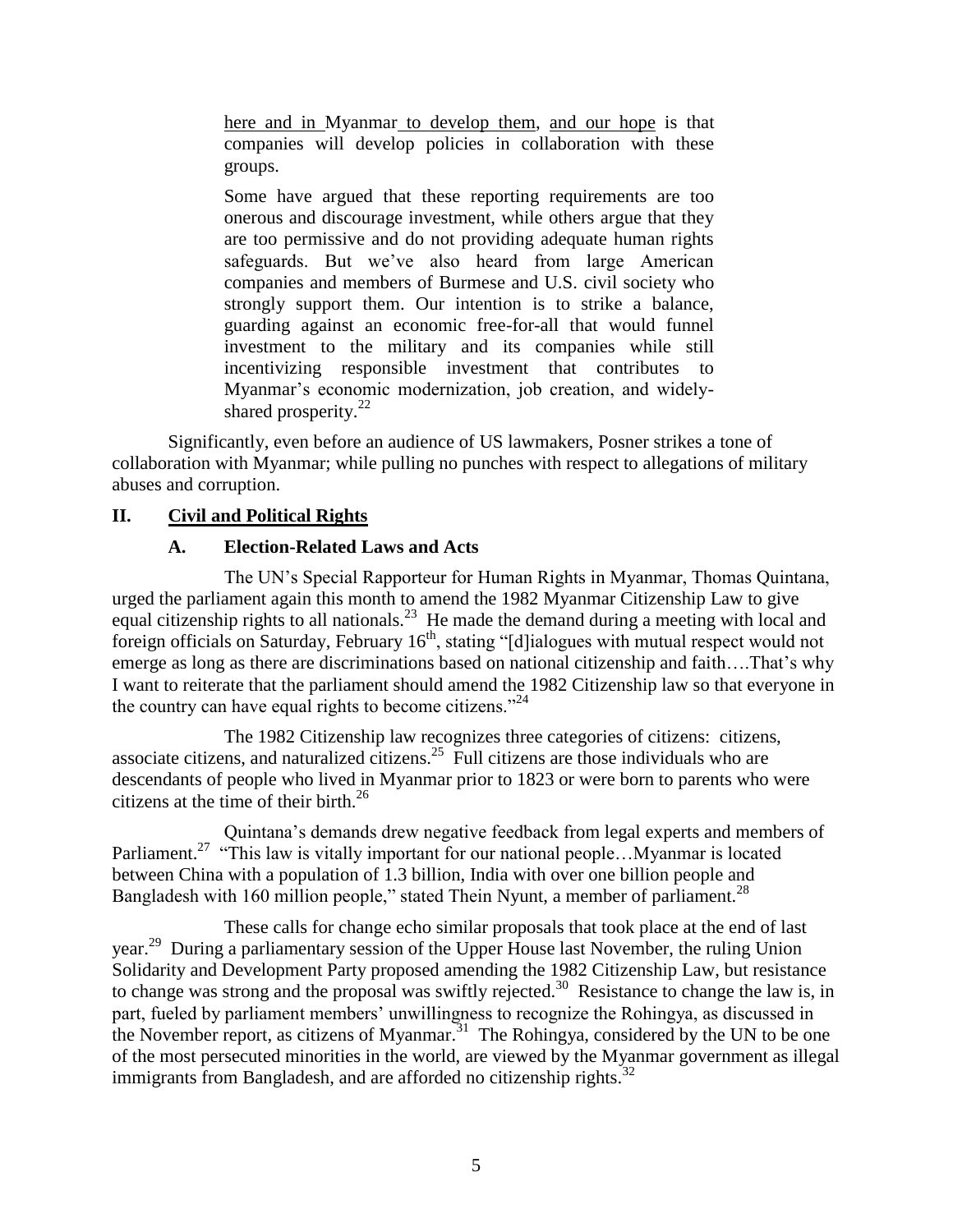Myanmar is under international pressure, however, to amend its law and give the Rohingya citizenship rights and the chance to have a political voice. On February  $20<sup>th</sup>$ , Jose Ramos-Horta and Muhammad Yunus, writing for the Huffington Post, made the following appeal to the Myanmar government: "You must amend the infamous 1982 law, and welcome the Rohingya as full citizens of Myanmar with all attendant rights. In doing so you will end the possibility of the radicalization of the Rohingya and channel their energies for the development of Myanmar. You will remove the impetus for extremism and terrorism being generated by the current mistreatment of this vulnerable minority. A strong, stable and democratic Myanmar is not only in the interest to countries of the region, but will serve the cause of global peace and stability as well."<sup>33</sup>

#### <span id="page-5-0"></span>**B. Press and Media Laws/Restrictions**

#### *1. Regulatory Developments*

<span id="page-5-1"></span>Foreign reporters will soon be able to work for up to a year in Myanmar on short and long-term journalist visas after new regulations were introduced this month aimed at ensuring wider press freedom. The new rules are intended to give local and foreign reporters greater access to government officials and will come into effect around mid-April, according to deputy minister for information and presidential spokesman U Ye Htut.<sup>34</sup>

The move means reporters will no longer have to use tourist visas or file under pseudonyms. The new media regulations will require journalists to submit a CV and letter of recommendation from their media outlet for official approval. If granted, reporters will be issued free press cards, as well as visas for the period of time they intend to work in Myanmar. Journalists travelling in and out of the country could be granted multi-entry visas of between three and six months, the minister said, while visas of up to one year will be given to those intending to open a foreign news bureau. Local reporters will be granted their own press cards through the Press Council around April as well. $^{35}$ 

# *2. Political Developments*

<span id="page-5-2"></span>A defamation case brought by Myanmar's mining ministry against *The Voice Weekly* for reporting graft allegations was dropped in February, in the latest sign of easing pressure on the nation's long-muzzled media. A Yangon court agreed to withdraw charges against *The Voice* at the ministry's request, following mediation by the recently-formed Press Council, according to Judge Khin Thant Zin. In an article last year *The Voice* reported a corruption probe linking the ministry to a Chinese co-owned copper mine, which has seen a series of protests over allegations of land-grabbing and environmental damage.<sup>36</sup>

While there were positive developments in February, there were also setbacks. Myanmar was accused of hacking into the email accounts of journalists working for foreign and local media.<sup>37</sup> On Monday, February  $12<sup>th</sup>$ , the Myanmar government denied such accusations.<sup>38</sup> At least 12 reporters, including Rangoon-based correspondent for the Associated Press, received messages from Google that said hackers may be attempting to access their accounts.<sup>39</sup> Google warned that these hackers may have been "state-sponsored attackers," although would not divulge how they came to that conclusion. $40$  This report runs contrary to, and came on the heels of, an earlier report that the World Press Freedom Index, released by Paris-based Reporters Without Borders, ranked Myanmar at 151<sup>st</sup> out of 179 ranked countries, 18 places higher than its previous position.<sup>41</sup> The report indicated that Myanmar had made dramatic changes in 2012 and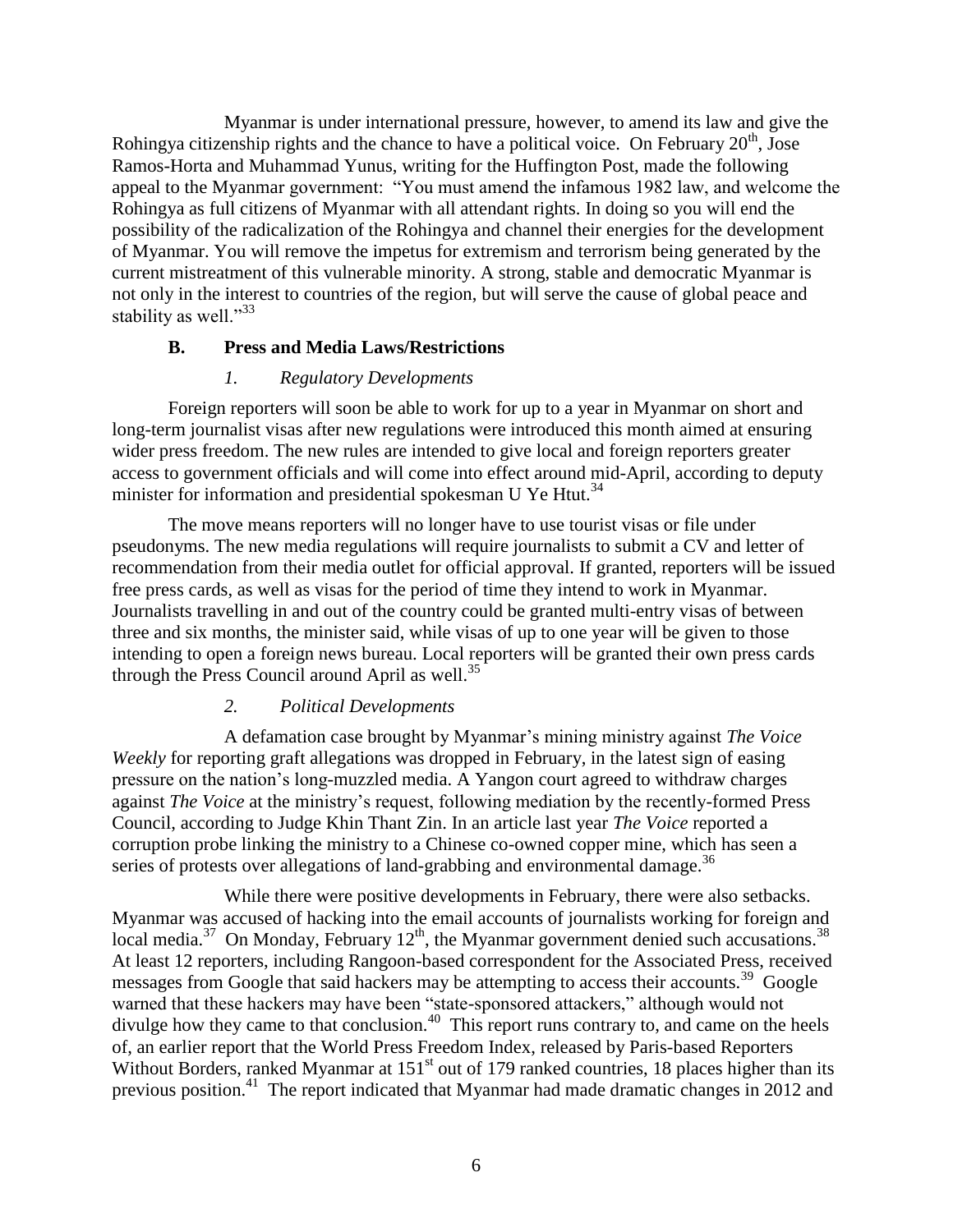had jumped ahead in the ranks as a result: "There are no longer any journalists or cyber dissidents in the jails of the old military dictatorship. Legislative reform has only just begun but the steps already taken by the government in favor of the media, such as an end to prior censorship and the permitted return of media organizations from exile, are significant steps towards genuine freedom of information...."<sup>42</sup>

# **C. Official Corruption**

<span id="page-6-0"></span>Eight senior officials from the Ministry of Communications and Information Technology (MCIT) are under investigation for corruption and will soon be tried, according to government sources. An official from the Ministry of Home Affairs (MHA) told *The Irrawaddy* that the accused officials are currently being investigated for violating Article 409 of the Penal Code, which deals with misuse of state-owned property. They will be tried in two months and face charges under the Public Properties Protection Act.<sup>43</sup>

An official from the MCIT's Myanmar Posts and Telecommunications (MPT) also confirmed reports about the investigation and the trial, but said they are not related to anything that occurred in the ministry when the country was still under military rule. They are only related to a project of the current administration to increase the number of mobile phones in the country to 30 million, the official said. $44$ 

In addition, sixteen employees of the Customs Department were forced to resign in February for taking bribes, according to unnamed official sources. Following an inquiry by the Bureau of Special Investigation, the customs personnel were found guilty of accepting bribes to allow the import of restricted vehicles. The investigation reportedly began last October in response to a letter of complaint received by the Ministry of Commerce. According to a Customs Department statement dated February 5, 2013, the 16 employees, including two deputy-directors and two supervisors, were sacked for violating the department's rules and regulations.<sup>45</sup>

# **D. Women in Government**

<span id="page-6-1"></span>Zin Mar Aung, a former political prisoner in Myanmar who is now a candidate for the country's 2015 parliamentary elections and an activist for women's rights, was in Washington on Tuesday, February 19<sup>th</sup> to raise awareness about the underrepresentation of women in Myanmar's government.<sup>46</sup> Williams is engaged in efforts to introduce a gender quota in the legislature.<sup>47</sup> These efforts are proving challenging, however, because Myanmar already "has a 25 percent quota for military offices, people appointed by the commander-in-chief, and every one of them is male."<sup>48</sup> Williams is encouraging the international community to use its leverage to help inspire reforms that would promote women's political participation in Myanmar, stating: "The international community has a lot of influence over the various civil society organizations in ethnic minority areas, because most of their funding comes from international sources."<sup>49</sup>

# <span id="page-6-2"></span>**III. Political Prisoners**

President Thein Sein, whose government has overseen the release of hundreds of detainees since assuming the presidency in 2011, this month ordered the establishment of a "Committee on Political Prisoners". The committee, which will be led by the Minister for the President's Office, U Soe Thein, will be comprised of government officials, civil society actors and some political parties. The committee will be tasked with the responsibility of defining the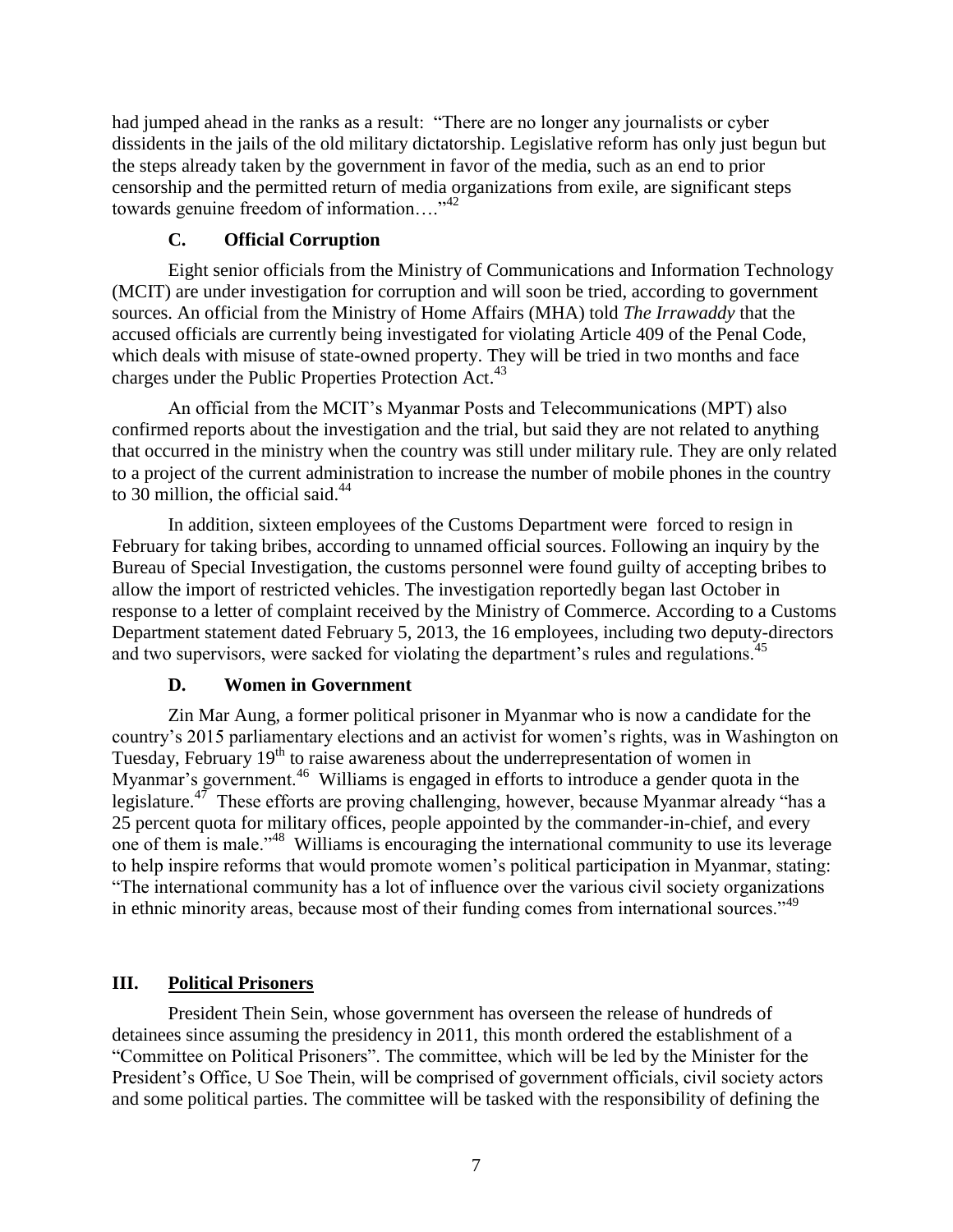term "political prisoner", determining the number of such prisoners remaining in Myanmar's prisons and reviewing relevant cases.<sup>50</sup>

One of the key obstacles to the Myanmar government's ability to realize peace with ethnic minority groups, as well as to realize the complete repeal of all international sanctions, has been the government's refusal to use the term "political prisoner" to describe those currently behind bars. According to Ye Htut, a spokesman for the president "We cannot negotiate because of this term. That's why President Thein Sein instructed to form this committee to find the definition."<sup>51</sup>

While skepticism remains in some quarters, the proposed participants are encouraging. These include members of the National League for Democracy, whose leader Aung San Suu Kyii was herself a political prisoner for many years, as well as the Assistance Association for Political Prisoners (AAPP), a prisoner rights and support group whose figures and reports have been featured prominently in our past reports. The initiative is "a good sign," said Bo Kyi, joint secretary of AAPP, which is run by former political prisoners. But he added that "we have to wait and see until more political prisoners are released."<sup>52</sup>

According to Phil Robertson, deputy director of Human Rights Watch's Asia Division, human rights groups will be watching the committee closely to ensure that its proceedings are fair, transparent and comprehensive. "The [State Peace and Development Council] did not hesitate to use trumped up criminal charges to go after political activists and so not every political prisoner is in prison under one of the clear, politically related laws, like the Unlawful Associations Act or the State Protection Act."

The United States, which is bound by legislation to maintain economic sanctions against Myanmar until the U.S. Congress is satisfied that the country no longer imprisons citizens for their political beliefs, welcomed the news of the committee's formation. State Department spokeswoman, Victoria Nuland noted in a press release that "[b]y establishing an inclusive, transparent review mechanism to ensure the release of all remaining political prisoners, the government has taken an important step towards national reconciliation."<sup>53</sup>

# <span id="page-7-0"></span>**IV. Economic Development**

The rapid pace of reforms in Myanmar has continued unabated this month in the economic realm. Progress has been made in improving the legal framework for future economic development and integration into the world economy. While the risk remains that average citizens may be overrun by powerful commercial interests from within the military or other politically influential circles, one of the most striking trends is the commitment and efficacy of elected representatives who are fighting for their constituents in these disputes.

# **A. Legal Framework of Economic Development**

<span id="page-7-1"></span>Kan Zaw, the Minister of National Planning, noted this month that Myanmar's second phase of reform (after the much-celebrated political reform) will encompass various utilities and public services, including education, communication, electricity, water sanitation and urban transport.<sup>54</sup> Following earlier-announced efforts in the telecommunications industry, Mr. Zaw emphasized that the government plans to "corporatize" the currently government-run telephone and postal bodies into four corporations.<sup>55</sup> This process will allow between 35% and 100% private ownership.<sup>56</sup>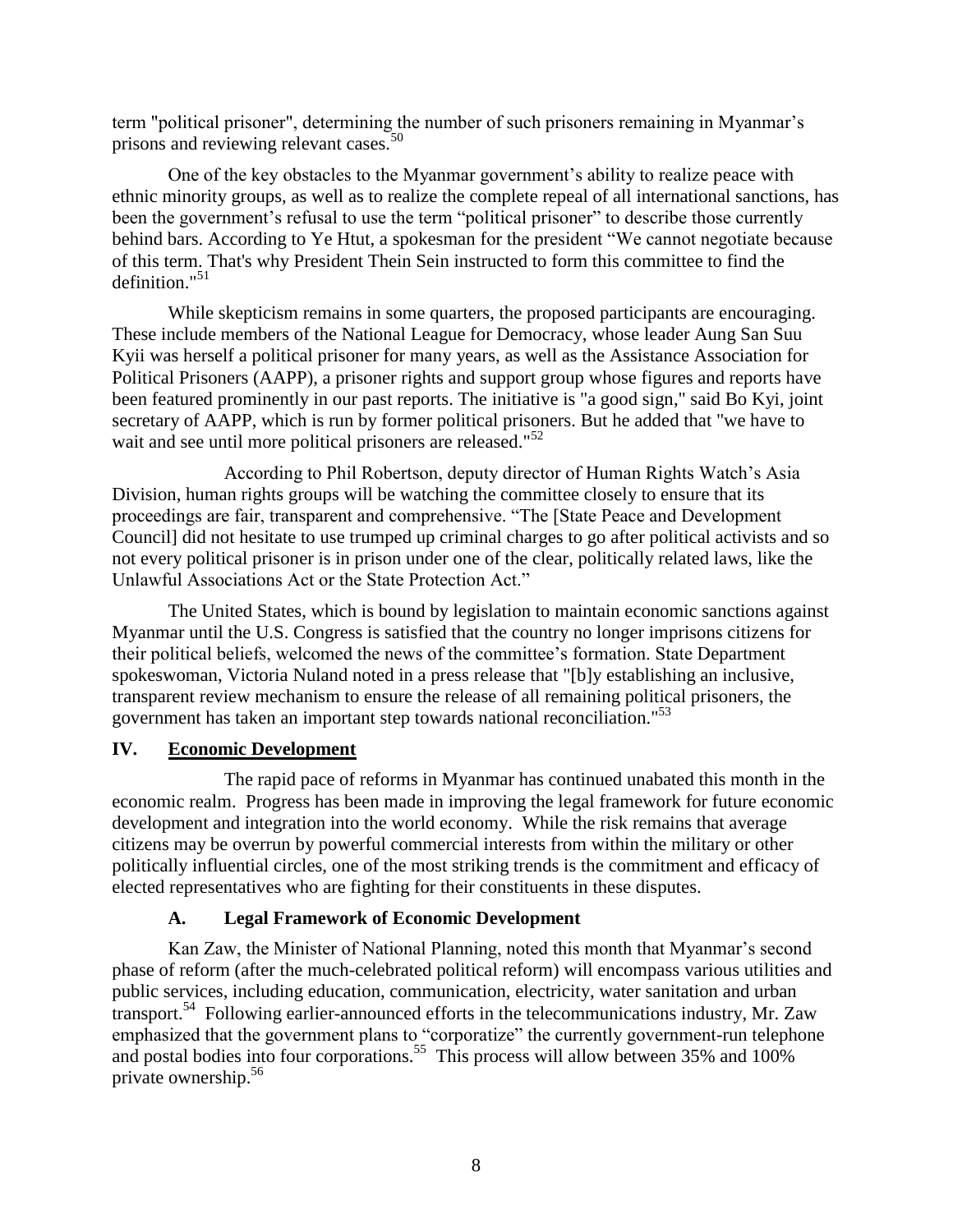Myanmar's parliament also took the significant step of preparing to grant the country's central bank the authority to set monetary policy independent of political interference.<sup>57</sup> The legislation on this point, which is expected to pass, was authored with the aid of Japan, Thailand, the International Monetary Fund, the World Bank and the Asian Development Bank.<sup>58</sup> Besides adopting an independent monetary policy, the law would require employees of the central bank to have relevant experience, whereas currently the central bank is run primarily by military officers.<sup>59</sup> This law represents a move toward further stabilization of macroeconomic policy and comes after President Thein Sein has already moved to clear Myanmar's debt load and eliminated the country's fixed exchange rate policy.<sup>60</sup>

In the key area of fighting government corruption there was an interesting recent development relating to the well-connected conglomerate, Myanmar Annawa Swan Arshin Group, the exact ownership of which is unclear. The Group was awarded the right to import \$30 million of goods duty-free in return for carrying out development work. The Myanmar Investment Commission ("MIC") then permitted the amount of duty-free imports to be increased to \$900 million without a detailed review. In response, officials at the Ministry of Finance and Revenue sent the decision back to the MIC for additional review.<sup>61</sup> From a reformist perspective, it is good to see checks and balances within the government bureaucracy. On the other hand, it is also potentially a cautionary tale, particularly given that the MIC will have significant powers over foreign investments in the country under the new Foreign Investment Law, an issue which has been discussed in previous reports.

#### <span id="page-8-0"></span>**B. Foreign Economic Interests and Economic Development Projects**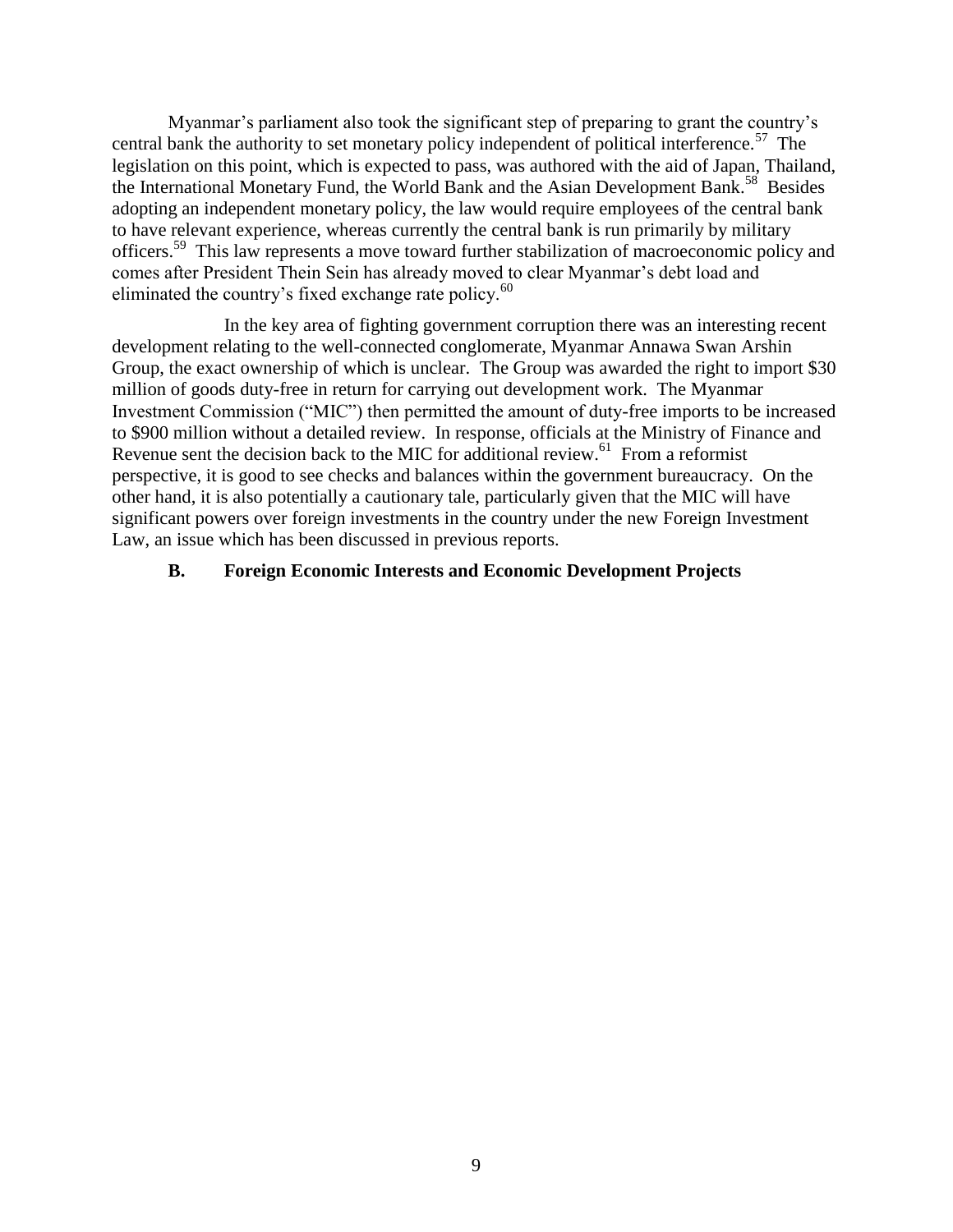<span id="page-9-0"></span>Foreign interest in Myanmar, a country often referred to as Asia's "final frontier", is growing quickly. A delegation of fifty U.S. executives went to Myanmar with a State Department representative at the end of February to attend a trade and investment symposium in Yangon.<sup>62</sup> Companies represented included Chevron, General Motors, Yum Brands, ConocoPhillips, and Caterpillar.<sup>63</sup> The United States Chamber of Commerce also signed a Memorandum of Understanding with its counterpart, the Union of Myanmar Federation of Chambers of Commerce and Industry, with the hope that it would help to promote trade between the two countries.<sup>64</sup> The easing of sanctions on four major Myanmar banks discussed above will further contribute to the flow of commerce between the two countries.<sup>65</sup> However, business leaders continue to complain that too many individuals (and the organizations they control) are sanctioned by the U.S. government, making commerce difficult and hampering American business.<sup>66</sup>

Other countries have shown similar interest. A notable European commercial deal in the past month is European brewing giant Carlsberg's agreement to acquire 51% of a joint venture with a local brewing company in order to brew and market its beer in Myanmar.<sup>67</sup> Japanese businesses and government agencies have continued their engagement with the country as well. Japanese businesspeople have been visiting Myanmar in large numbers, while expressing continuing concern about the extent of infrastructure development in the country.<sup>68</sup> Japanese government agencies have also been working closely with Myanmar authorities. In addition to the projects described in previous reports, the five-year development plan for Yangon is being mapped out in conjunction with the Japan International Cooperation Agency.<sup>69</sup> Japan may eventually contribute \$500 million of low-interest rate loans to help move the project forward, which would include an expansion of the industrialized area around the city.<sup>70</sup>

International institutions have also extended their assistance. The Asian Development Bank plans to provide \$50 million for developing education, rural and urban development, tourism, non-governmental organizations, business projects and technical assistance.<sup>71</sup> The World Bank is also considering providing gas-turbine powered electricity generation to give up to five million people access to stable electricity, something currently enjoyed by only 25% of Myanmar's population.<sup>72</sup> This engagement follows on the World Bank's opening of a \$440 million credit line last month.<sup>73</sup> It would involve the creation of 120 MW of electricitygeneration capacity and approximately \$165 million in interest-free long-term International Development Association loans.<sup>74</sup>

#### **C. Land Seizures**

<span id="page-9-1"></span>Activists continue to worry that economic development could lead to confiscation of land from farmers at unjust prices. For instance, the Asian Human Rights Commission told the U.N. that Myanmar faced a "land-grabbing epidemic" due to land-reform laws that allow land to be seized to serve the "national interest."<sup>75</sup> For instance, land can be taken for military bases, oil and gas pipelines, mining projects, and smaller industrial development, among other reasons. Myanmar is a largely agricultural country with low agricultural productivity. In developing its economy, land is being taken from low-productivity farmers for high-value uses. Land seizure by governments is necessary for economic development and happens throughout the world. The challenge for Myanmar, however, is to do so with as much procedural and substantive fairness (*i.e.* non-arbitrarily and with just compensation) as possible.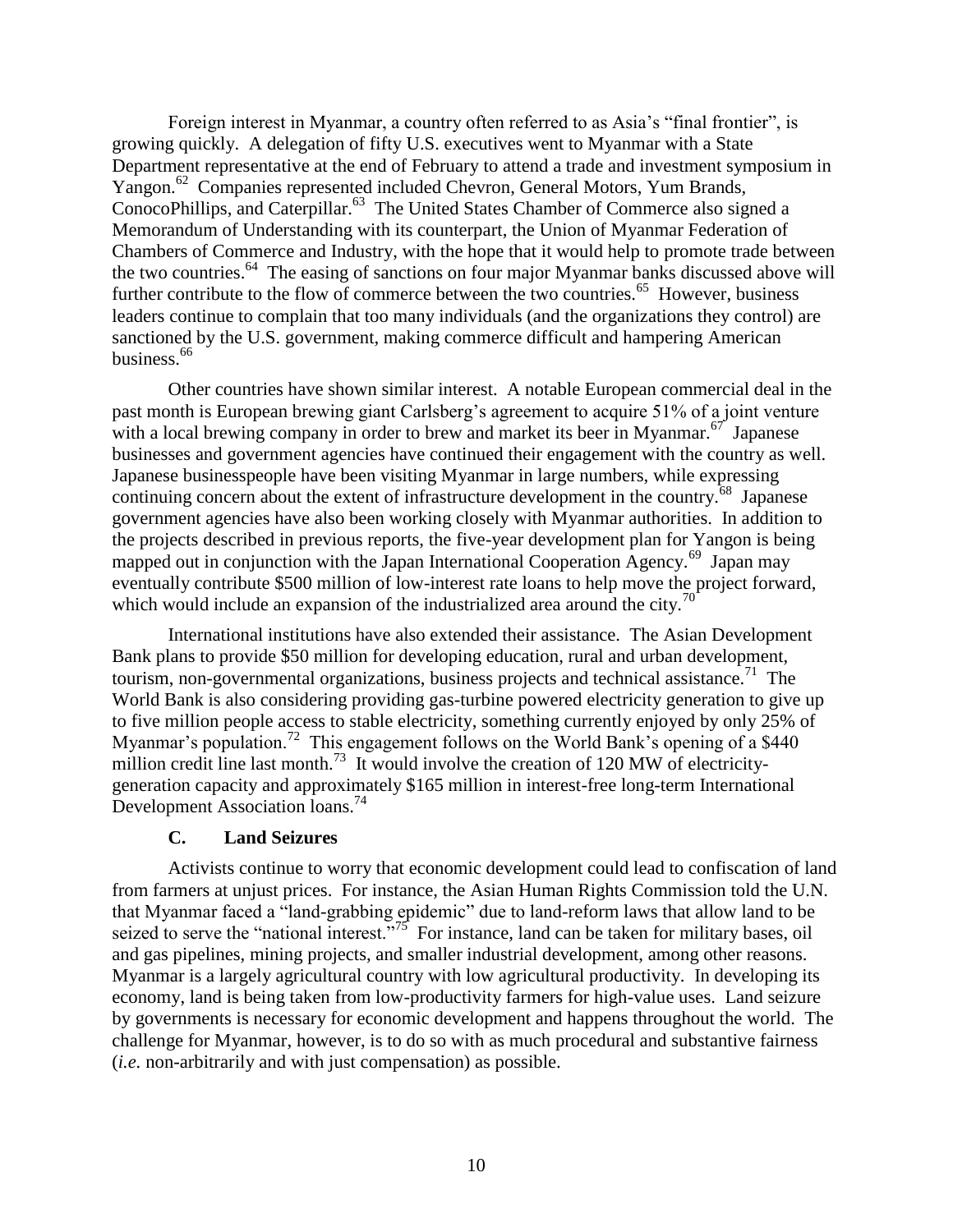Given this imperative, it is encouraging that Myanmar's elected representatives have been publicly supporting aggrieved citizens' calls for accountability, but it is difficult to tell how far this trend will go, how effective the oversight will ultimately be or how many problems will be ignored completely. The last problem is perhaps especially acute among the country's many minorities. On the other hand, elected representatives appear to be holding the country's powerful institutions, including the military, which is probably the most frequent target of land grabbing complaints, at least partially to account.

In January, the Quartermaster General of Myanmar's military promised the parliamentary Farmland Investigation Commission ("Commission"), which has been investigating landgrabbing complaints, that it would compensate farmers for seized land.<sup>76</sup> He also pointed to \$1.16 million the military has paid in compensation for nearly 2000 acres of seized land.<sup>77</sup> However, suspicions run deep in the country and the military is still seen as grabbing land, a trend purportedly driven by the surging land prices in the country. One such example from this past month relates to a chemical plant owned by a large military conglomerate in the Sagaing region. Local farmers sued officials from the plant on the grounds that they appropriated more land for the plant than they were entitled to.<sup>78</sup> In another case, villagers in Shan state whose land was taken to make way for the China-backed Shwe pipeline claim that money from the Chinese pipeline company, which was supposed to be used for compensation of displaced farmers, was kept by the military. $^{79}$ 

In mid-February, the Commission issued a draft report calling for greater controls over the military's appropriation of land, which could be an important step in the right direction.<sup>80</sup> The draft report—the result of several months of investigation in which the Commission formed ten teams operating in various regions and states—made several recommendations. $81$  First, it noted that land appropriated for development, military bases or other projects should be returned to its owners if the project does not proceed. $82$  Second, it noted that the amount of land seized for a military base should be proportional to the size of the unit that will use it and, further, that land seized by the military for the personal use of officers should be returned.<sup>83</sup> Third, the Commission found that there should be clearer guidelines to govern land appropriation, including compensation rates based on market prices. 84

In addition to land disputes between the military and citizens, there are also many conflicts involving civil construction projects. One example of this tension is playing out in the Bago Region in central Myanmar, where farmers have claimed that up to 10,000 acres have been confiscated without compensation for government projects including highways, roads, dams and recreational facilities.<sup>85</sup> One farmer complained that the government destroyed his field ten days before harvest rather than wait to take his land.<sup>86</sup> On the other hand—and this reflects the tension between development and property rights described above—it is true that the dam project will have significant benefits for the population, providing 30 megawatts of electricity and water to irrigate  $100,000$  acres.<sup>87</sup> A legislator, caught in a frank moment, complained in one breath about both about farmers' attitudes and government officials lack of wisdom in dealing with them, noting that "[m]ost of the farmers are narrow-minded and uneducated, so the authorities have not only to compensate them, but also to comfort them after they lose their land,"<sup>88</sup>

It is interesting to note that in the case of disputes over civil projects parliamentary activism unleashed by Myanmar's democratic reforms seems to be having an impact. One news report described how a legislator had pressed the deputy national railway minister for compensation for land that was confiscated from farmers in 1994 for a railroad that has mostly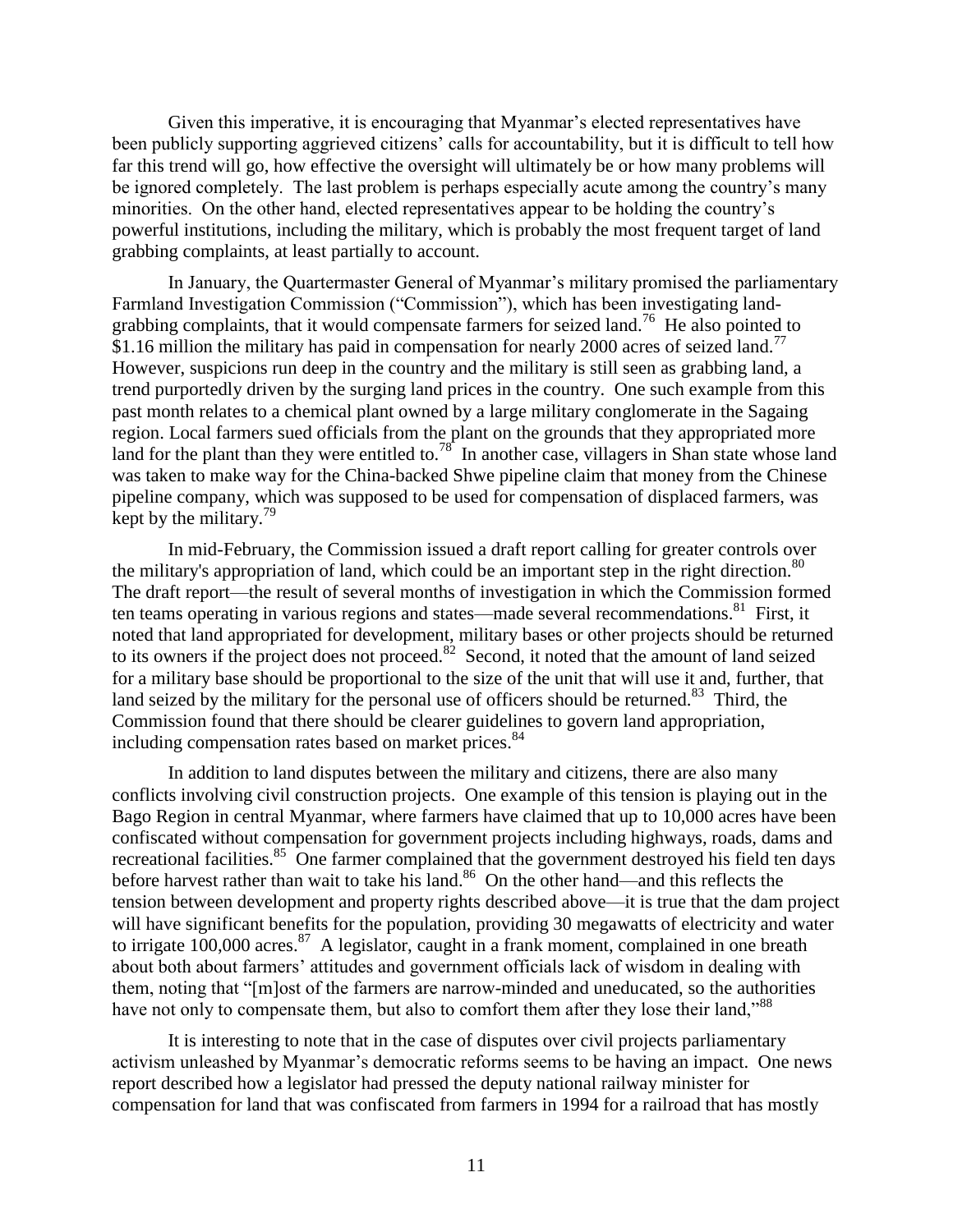fallen out of use. In response, the deputy minister stated that compensation would be provided.<sup>89</sup> Rather than merely take that commitment at face value, the legislator then pressed the deputy minister publicly to provide a specific timeline for when compensation would be made.<sup>90</sup>

Land disputes also are accompanying private commercial development. For instance, villagers in one township in Shan state, which has been a site of ethnic conflict in the past, have been protesting the development of a hotel complex there.<sup>91</sup> The farmers claimed they were not compensated for their land despite having receipts of tax payments made on the lease grants.<sup>92</sup> As a result of the protests the farmers have been charged with obstruction and could face fines or even prison time. This has particularly aggrieved the farmers because the charges were brought while negotiations with the local government were in progress.<sup>93</sup>

In this climate, potential foreign investors could face claims that they are using improperly seized land for their operations. Part of the problem is that even well-intentioned foreign companies find it difficult to identify who owns a parcel of land in Myanmar.<sup>94</sup> This is partly the result of confusing legal rules and outdated systems that have generated overlapping title deeds.<sup>95</sup> One article noted that such problems are likely to be less acute in the industrial zones, like Dawei, then in Myanmar's cities, and this could become a factor in the geography of Myanmar's economic development.<sup>96</sup>

#### <span id="page-11-0"></span>**V. Ethnic Violence**

Early this month Myanmar's government held peace talks with a federation of ethnic groups, the United Nationalities Federal Council (UNFC), to try to resolve issues including the conflict in the northern state of Kachin. This meeting laid the foundation for political dialogue aimed at finding a permanent solution to six decades of ethnic conflict in the country. The UNFC, which was formed by about a dozen ethnic groups fighting for greater autonomy in Myanmar, including the Kachin, met Myanmar's Minister of the President's Office Aung Min and other officials in the northern Thai city of Chiang Mai. Myanmar's government has reached tentative ceasefires with a number of ethnic rebel groups since taking power in early 2011 but several rounds of talks with the Kachin rebels have failed to reach a breakthrough.<sup>97</sup>

The first meeting between the UNFC and the Myanmar government took place in November 2012, but proposals for talks in January of this year were postponed after an escalation in fighting between government forces and the Kachin Independence Army (KIA), a UNFC member group.<sup>98</sup> Myanmar has signed peace agreements with  $10$  armed ethnic groups since President Thein Sein took office in March 2011. Kachin rebels began exploratory peace talks this month with the Myanmar government in China after recent intense fighting which saw the KIA lose key positions around its headquarters in Laiza in northern Myanmar.<sup>99</sup>

The UNFC meeting followed talks in Chiang Mai between government negotiators and ethnic Shan rebels on maintaining peace and combating the drug trade in Shan state one year after the two sides signed a ceasefire agreement. Laung Sai of the Shan State Army said the military and its political wing, the Restoration Council of Shan State, would be coordinating with other UNFC groups in negotiations with the government. "We will be working with all armed groups and we will not decide anything on our own. I told Minister Aung Min that this is our attitude," he said. He added that the two sides had discussed difficulties between the Shan State Army and government forces in efforts to eradicate drug use and trafficking in the region, where opium production has thrived during years of conflict.<sup>100</sup>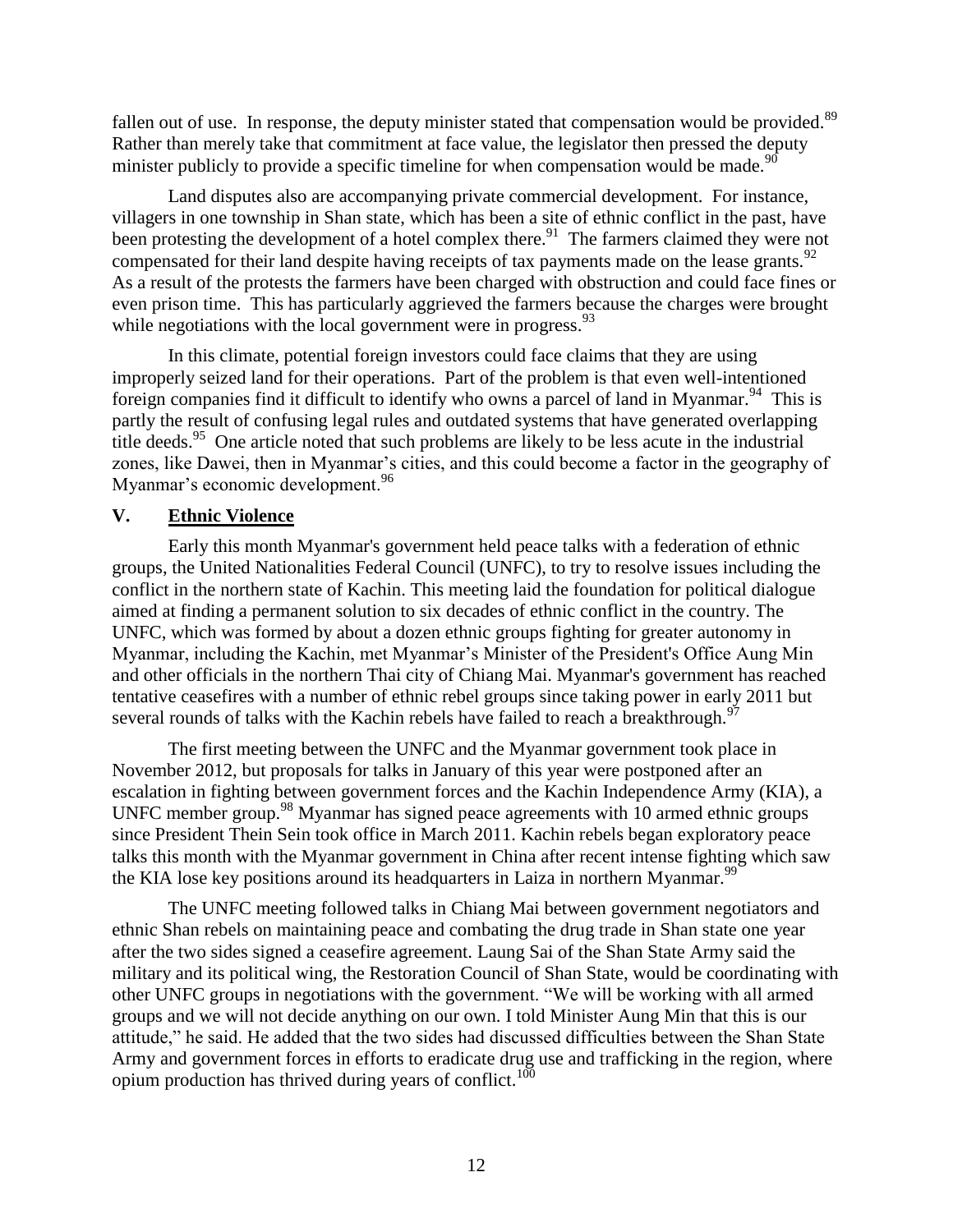That a country that is 85 percent [Buddhist](http://www.asean-china-center.org/english/2010-07/12/c_13395853.htm) (the religion of peace) is known for non-stop war is a cruel historical irony in Myanmar. The Burman majority that makes up 60 percent of Myanmar's population (and staffs its army) has been engaged since the end of World War II in an [ethnic cleansing campaign](http://www.irrawaddy.org/archives/17619) against 135 other ethnic minorities in Myanmar. Ethnic populations cover half of Myanmar's total land area and make up nearly half of its total population, while housing all of Myanmar's international trade routes, most of its borders and nearly all of its natural resources: from copper and silver to expensive lumber and precious minerals. "What ails Myanmar is not just about politics and human rights per se, but control of the land and the fruits of the land," says a retired American military advisor to the ethnic groups. "It is about controlling ethnic ancestral lands rich in natural resources, and not being able to jointly explore and share prosperity." According to a high profile Myanmar businessman, "[i]n the end it's about economic rights, ethnics never feel like they have (any) and the government needs to give them some". "And remember," says another local businessman, "the problem here is inefficient democracy because we've had 49 years of a different system."  $101$ 

The status of groups that have signed cease-fires with the government is still unresolved, while the military continues to subject ethnic minorities to religious persecution, forced labor and land seizures. $102$ 

According to Stanley Weiss, founding Chairman of Business Executives for National Security (a non-partisan U.S. organization of senior executives who contribute their expertise in the best practices of business to strengthen the U.S. security), there are two big roadblocks to peace. First, the Myanmar [constitution](http://www.dvb.no/about-elections/major-flaws-in-the-2008-constitution/7964) rammed through in 2008 is anathema to ethnic minorities, since it mandates central government control over ethnic lands. Any change in the constitution requires a 75 percent vote plus one and the army still controls a mandated 25 percent of the parliament. According to Weiss, while some minority groups, like the Kachin, want outright independence, most want a federal system like the U.S., or better yet, [Switzerland,](http://www.forumfed.org/libdocs/IntConfFed02/ICFE0208-ch-Koller.pdf) where ethnic cantons have autonomy within a federal structure. According to the military advisor, Burmans fear that the issue of control could unite minorities and so they do everything they can to prevent unity, because they realize that the power of ethnic leaders lies in collective action.<sup>103</sup>

The second issue that Weiss states as a roadblock to peace in Myanmar is the army. As an Asian ambassador puts it, "the president tells the military to stop fighting, but the army keeps [fighting.](http://asiancorrespondent.com/95747/burma-announces-end-of-kachin-war-after-seizing-more-areas/)" Under the current system, the military still answers to a murkily-defined National Security Council, not the president. Or, as a local editor explains, "the army still runs Myanmar." 104

#### **A. Kachin State**

<span id="page-12-0"></span>On February  $4<sup>th</sup>$ , [China](http://topics.nytimes.com/top/news/international/countriesandterritories/china/index.html?inline=nyt-geo) hosted peace talks between the [Myanmar](http://topics.nytimes.com/top/news/international/countriesandterritories/myanmar/index.html?inline=nyt-geo) government and ethnic Kachin rebels, as outside pressure grew on both sides to end the intense fighting of recent weeks. The one-day meeting ended without a firm commitment to stop the clashes, which have left at least several hundred soldiers dead and displaced tens of thousands of civilians in the northernmost reaches of Myanmar, near the Chinese border. But the talks were notable for China's prominent role in getting both sides to the negotiating table. China is increasingly concerned about the fighting along its southern border. Shells have landed in its territory at least twice, refugees have come across the border, and commerce has been interrupted — northern Myanmar is rich in jade and timber and is the site of many Chinese [hydroelectric](http://topics.nytimes.com/top/reference/timestopics/subjects/h/hydroelectric_power/index.html?inline=nyt-classifier) projects. A statement released after the talks by Kachin authorities, who have lost some strategic positions in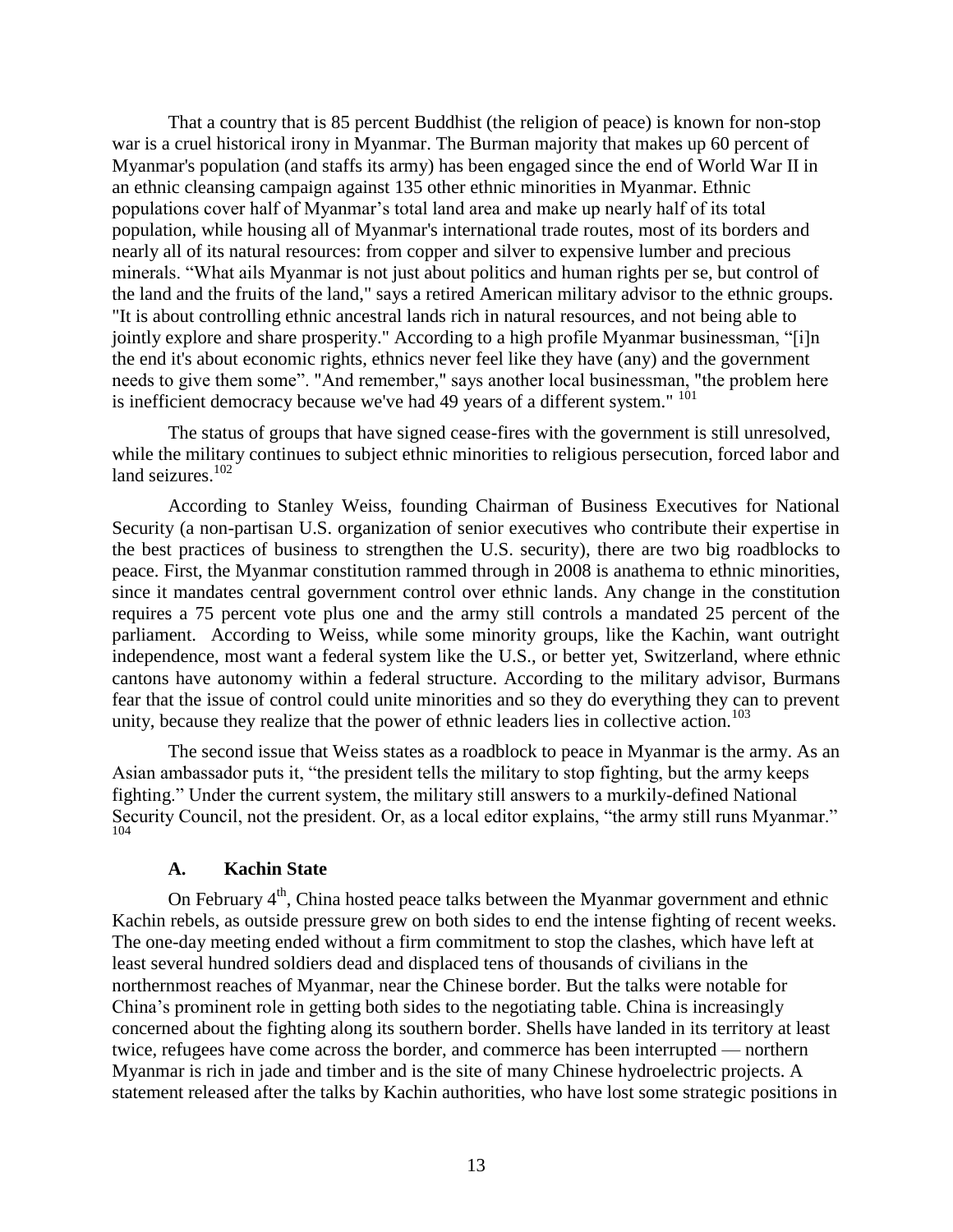recent weeks, was noncommittal but appeared to show willingness for further negotiations. In contrast to aborted peace talks in October 2012, the Kachin rebels sent a senior representative, Gen. Gun Maw, to the negotiations for this meeting.<sup>105</sup>

A successful outcome of the peace talks would bolster domestic and international confidence in Mr. Thein Sein's reconciliation efforts, one of the central initiatives of his government. Even so, it would be only the start of a broader political dialogue between Myanmar's central government and a dozen or so ethnic groups that are calling for a more decentralized system. The Kachin rebels' position on the battlefield has been considerably weakened in recent weeks with the loss of strategic hilltops near their headquarters at Laiza, a town on the border with China.<sup>106</sup>

According to an article from the Associated Press, Myanmar will allow the United Nations into Kachin state to deliver humanitarian aid for the first time since the recent escalation of fighting between ethnic rebels and government troops. A U.N. spokesman, Aye Win, said it was "significant" that aid could be delivered for the first time since fighting escalated in December 2012. The U.N.'s last aid mission to Kachin state was in July  $2012$ <sup>107</sup>

#### **B. Rakhine State**

<span id="page-13-0"></span>As mentioned in previous reports, one area of human rights that demands immediate attention is the crisis involving a sizable ethnic and religious group, the Rohingya – one of the most persecuted minorities in the world, according to the U.N. The first action needed from the Myanmar government is to recognize 800,000 Muslim Rohingya as citizens of Myanmar.<sup>108</sup>

On February  $11<sup>th</sup>$ , Chief Minister and ministers of Rakhine State received the U.N.'s Special Rapporteur for Human Rights, Mr. Quintana, and his team to discuss the conflict and situation in Rakhine State. The U.N. envoy asked questions on the situation in Rakhine State including when Bengalis will be able to live independently within the state and when the conditions of conflict-hit areas would be stabilized. Mr. Quintana also questioned the transparency of judicial proceedings and judgments. The Rakhine minister explained that 811 Bengalis and 137 ethnic Rakhine nationals have been detained, but women and children are not under custody. The U.N. envoy also asked how the state government planned to secure peace between ethnic Rakhine and migrant Bengalis. The ministers responded that discussions are between the two groups are in progress, and clarified that the 1982 Myanmar Citizenship Act can only be amended by the parliament.<sup>109</sup>

According to Mr. Quintana, nearly 120,000 people are now living in camps in Rakhine State, where access to adequate healthcare is a big problem. He further noted that conditions were worse in camps sheltering Rohingyas and other Muslims, and that harassment of medical staff by Buddhist extremists in Rakhine State was one of the main drivers of this problem.<sup>110</sup>

Although the international community applauded President Thein Sein for his establishment of a 27-member Internal Investigation Commission in August  $2012$ ,  $^{111}$  which he tasked with identifying the root causes of inter-communal unrest after sectarian violence erupted in June 2012 between Buddhists and Muslims in Rakhine, tangible progress has, as yet, been elusive. Deplorably, not a single Rohingya sits on the commission.<sup>112</sup>

While granting citizenship to the nearly 800,000 Rohingya muslims will accelerate Myanmar's gradual shift toward universal civil liberty and political freedom, obtaining support from Buddhist monks will likely be the key to gaining popular support for the change. If the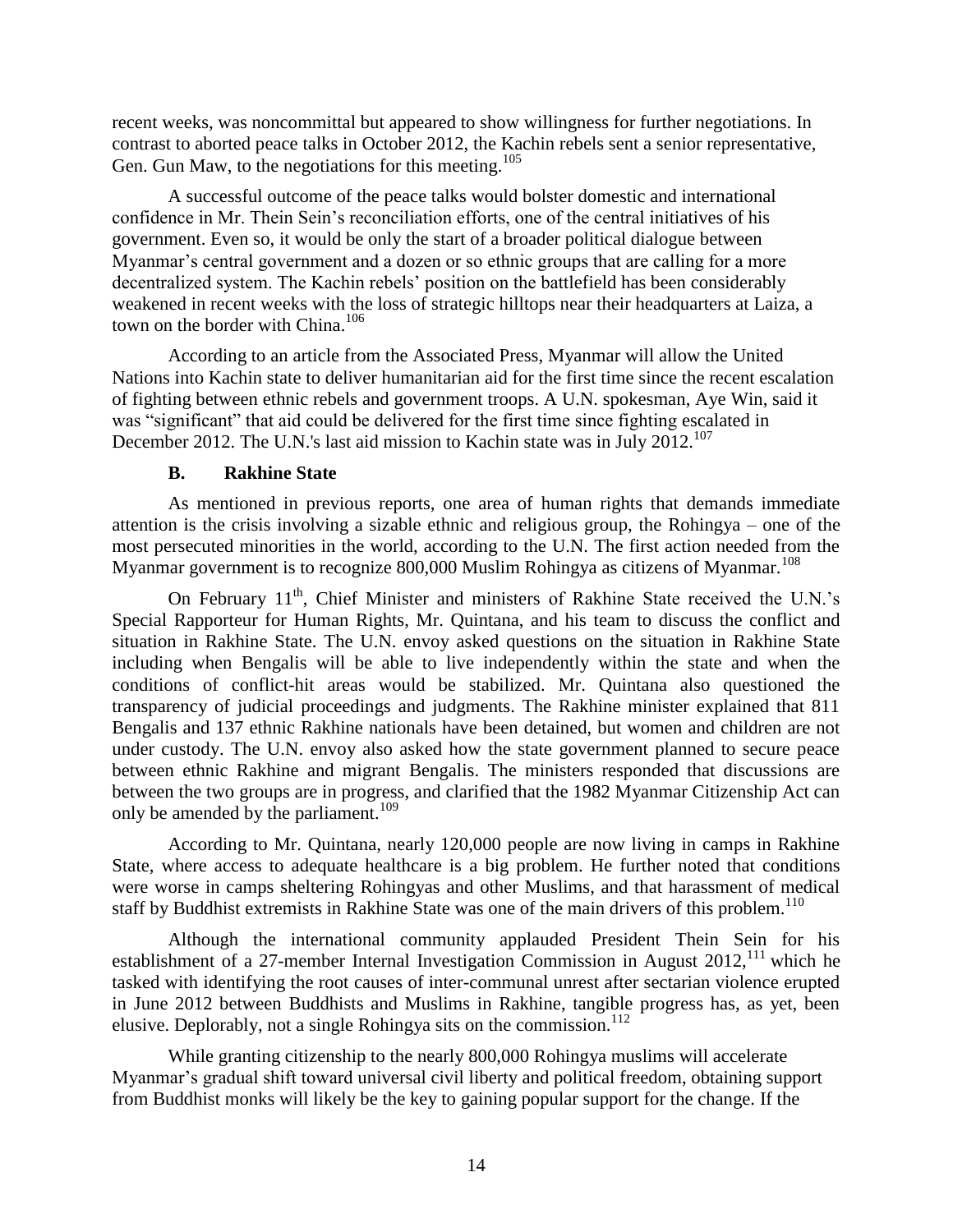country's Buddhist monks were to vocally support extending citizenship to Rohingya, then the stateless minority would have well-founded hope for recognition. The recent easing of U.S. sanctions against Myanmar is a goodwill gesture to encourage democratization and comes partly at pro-democracy leader [Aung San Suu Kyi'](http://www.csmonitor.com/tags/topic/Aung+San+Suu+Kyi)s request. Yet some human rights groups have harshly criticized the move as premature.

To its credit, the [U.S. Department of State'](http://www.csmonitor.com/tags/topic/U.S.+Department+of+State)s [Bureau of Population, Refugees, and](http://www.csmonitor.com/tags/topic/U.S.+State+Department+Bureau+of+Population%2c+Refugees%2c+and+Migration)  [Migration](http://www.csmonitor.com/tags/topic/U.S.+State+Department+Bureau+of+Population%2c+Refugees%2c+and+Migration) assisted Rohingya refugees in Myanmar and neighboring countries with \$24 million in aid in fiscal year 2012. While this aid alleviates suffering, humanitarianism alone will not resolve the centuries-old ethnic and religious tension between Buddhist Rakhine and Muslim Rohingya. $^{113}$ 

# **C. Mon State**

<span id="page-14-0"></span>On Tuesday, February  $26<sup>th</sup>$ , thousands of ethnic Mon celebrated the  $66<sup>th</sup>$  Mon National Day in Mon State.<sup>114</sup> During the event, Mon leaders called on the government of Myanmar to recognize their rights and political demands.<sup>115</sup> The Mon wish to obtain political autonomy within the Myanmar federal structure and they also seek amendments to the 2008 Constitution to better protect their rights.<sup>116</sup> According to Nai Htaw Mon, the chairman of the New Mno State Party, "The government delays scheduling a political dialogue by offering local development projects [instead]….They should not delay any further if they want to have peace and development in the country."<sup>117</sup>

2 Id.

4 Id.

 $\mathbf{1}$ <sup>1</sup> Office of the High Commissioner for Human Rights, Press Release, February 20, 2013: <http://www.ohchr.org/en/NewsEvents/Pages/DisplayNews.aspx?NewsID=13020&LangID=E>

<sup>&</sup>lt;sup>3</sup> UN Expert Visits Refugee Camps, Radio Free Asia, February 11, 2013[: http://www.rfa.org/english/news/burma/camps-](http://www.rfa.org/english/news/burma/camps-02112013174715.html)[02112013174715.html](http://www.rfa.org/english/news/burma/camps-02112013174715.html)

<sup>5</sup> High Commissioner Press Release at id. Emphasis added.

<sup>6</sup> Bangkok Post, UN: Myanmar Tortured Kachin, February 17, 2013: <http://www.bangkokpost.com/breakingnews/336328/myanmar-army-torture-kachin-rebel-suspects-un>

<sup>7</sup> High Commissioner Press Release at id.

<sup>8</sup> Id.

Bangkok Post, Myanmar Asks EU to Lift Sanctions, March 5, 2013: <http://www.bangkokpost.com/breakingnews/338955/myanmar-asks-eu-to-lift-sanctions>

<sup>10</sup> Id.

 $11$  Id.

<sup>&</sup>lt;sup>12</sup> US Treasury, OFAC Recent Actions, February 22, 2013[: http://www.treasury.gov/resource-center/sanctions/OFAC-](http://www.treasury.gov/resource-center/sanctions/OFAC-Enforcement/Pages/20130222.aspx)[Enforcement/Pages/20130222.aspx](http://www.treasury.gov/resource-center/sanctions/OFAC-Enforcement/Pages/20130222.aspx)

<sup>13</sup> US Burma SDN List by Country of Designation:<http://www.treasury.gov/ofac/downloads/ctrylst.txt>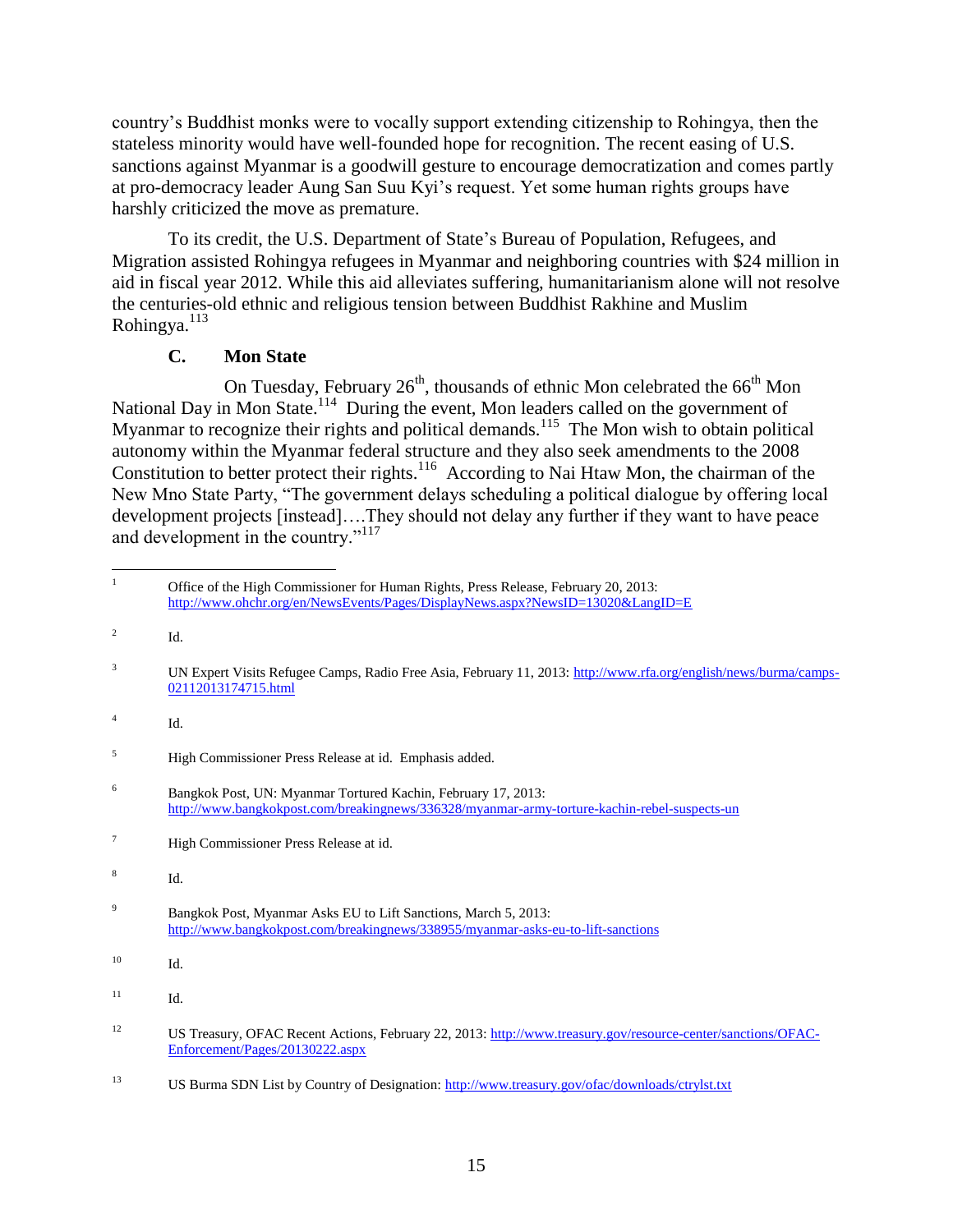| 14                                                                                                                        | US Burma SDN List (Specifically Dated): http://www.treasury.gov/ofac/downloads/t11sdnew.pdf                                                                                                                                                |  |
|---------------------------------------------------------------------------------------------------------------------------|--------------------------------------------------------------------------------------------------------------------------------------------------------------------------------------------------------------------------------------------|--|
| 15                                                                                                                        | Knoxnews.com, US Caught in Awkward Embrace of Myanmar 'Crony', February 25, 2013:<br>http://www.knoxnews.com/news/2013/feb/25/us-caught-in-awkward-embrace-of-myanmar-crony/                                                               |  |
| 16                                                                                                                        | US Burma SDN List by Country of Designation: http://www.treasury.gov/ofac/downloads/ctrylst.txt                                                                                                                                            |  |
| 17                                                                                                                        | Id.                                                                                                                                                                                                                                        |  |
| 18                                                                                                                        | CSIS, US Further Eases Sanctions Against Myanmar Banks, February 26, 2013: http://csis.org/publication/us-further-<br>eases-sanctions-against-myanmar-banks                                                                                |  |
| 19                                                                                                                        | Knoxnews.com, US Caught in Awkward Embrace of Myanmar 'Crony', February 25, 2013:<br>http://www.knoxnews.com/news/2013/feb/25/us-caught-in-awkward-embrace-of-myanmar-crony/                                                               |  |
| 20                                                                                                                        | CSIS, US Further Eases Sanctions Against Myanmar Banks, February 26, 2013: http://csis.org/publication/us-further-<br>eases-sanctions-against-myanmar-banks                                                                                |  |
| 21                                                                                                                        | Prepared Testimony of Michael H. Posner, Assistant Secretary, Bureau of Democracy, Human Rights, and Labor, to<br>Tom Lantos Human Rights Commission, US Congress, February 28, 2013:<br>http://www.state.gov/j/drl/rls/rm/2013/205475.htm |  |
| 22                                                                                                                        | Id. Emphases added.                                                                                                                                                                                                                        |  |
| 23                                                                                                                        | Eleven Myanmar, February 17, 2013, http://elevenmyanmar.com/politics/2497-un-envoy-calls-for-<br>amendment-of-myanmar-citizens-investment-law                                                                                              |  |
| 24                                                                                                                        | Id.                                                                                                                                                                                                                                        |  |
| 25                                                                                                                        | Refworld, http://www.unhcr.org/refworld/docid/3ae6b4f71b.html                                                                                                                                                                              |  |
| 26                                                                                                                        | Refworld, http://www.unhcr.org/refworld/docid/3ae6b4f71b.html                                                                                                                                                                              |  |
| 27                                                                                                                        | Eleven Myanmar, February 21, 2013, http://www.elevenmyanmar.com/politics/2552-un-envoy-s-call-to-<br>amend-myanmar-s-citizenship-law-sparks-fierce-rebuke                                                                                  |  |
| 28                                                                                                                        | Id.                                                                                                                                                                                                                                        |  |
| 29                                                                                                                        | Eleven Myanmar, November, 07, 2012, http://www.elevenmyanmar.com/politics/1225-mps-block-<br>amendments-to-1982-citizenship-law                                                                                                            |  |
| 30                                                                                                                        | Id.                                                                                                                                                                                                                                        |  |
| 31                                                                                                                        | The Express Tribune, November 08, 2012, http://tribune.com.pk/story/462610/hatred-locks-myanmar-<br>rohingya-in-legal-limbo-experts/                                                                                                       |  |
| 32                                                                                                                        | Id.                                                                                                                                                                                                                                        |  |
| 33                                                                                                                        | The Huffington Post, February, 20, 2013, http://www.huffingtonpost.com/jose-ramoshorta/myanmar-<br>rohingya_b_2728623.html                                                                                                                 |  |
| <sup>34</sup> The Guardian, February 11, 2013: http://www.guardian.co.uk/world/2013/feb/11/burma-offers-visas-journalists |                                                                                                                                                                                                                                            |  |
| <sup>35</sup> The Guardian, February 11, 2013: http://www.guardian.co.uk/world/2013/feb/11/burma-offers-visas-journalists |                                                                                                                                                                                                                                            |  |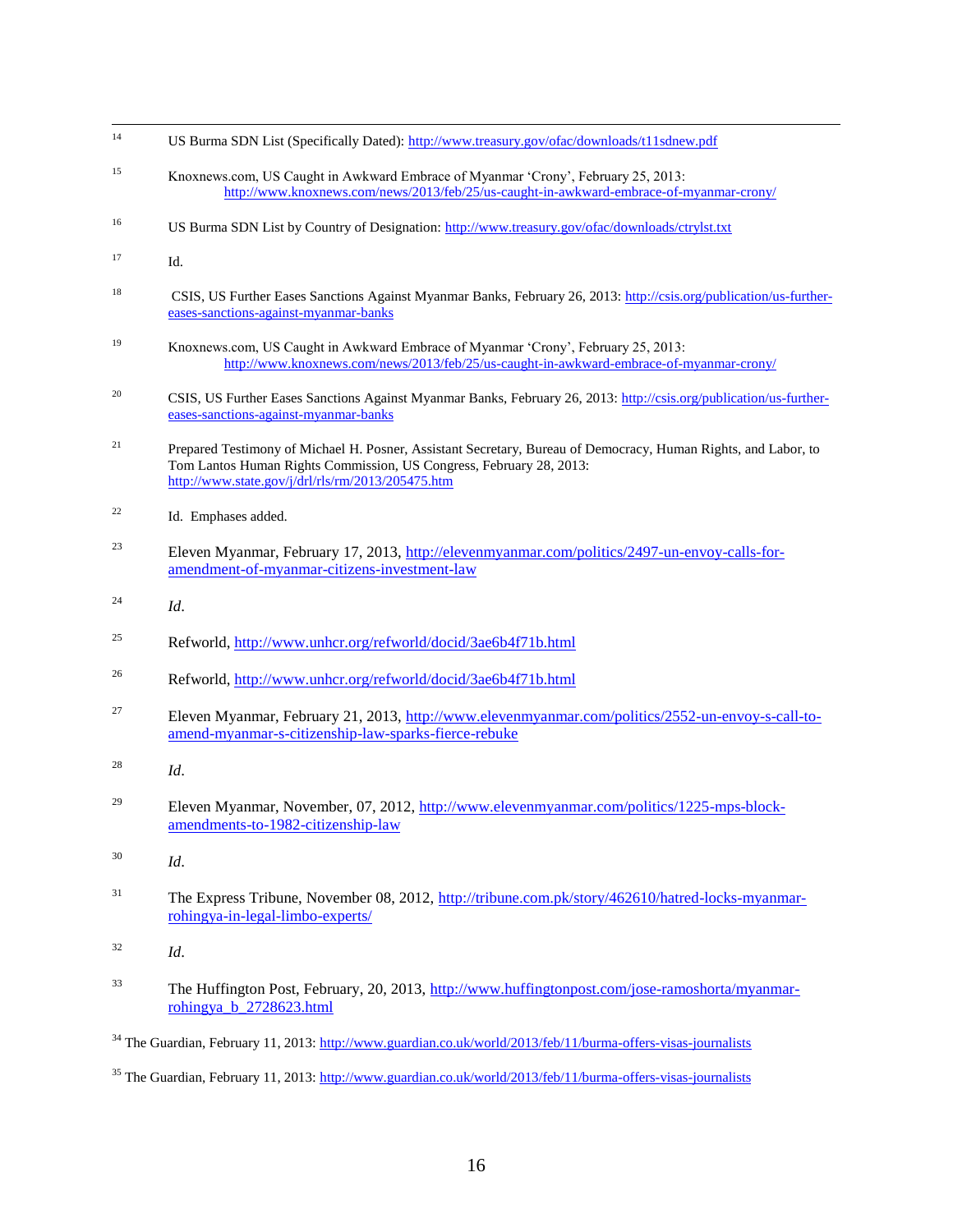|                                                                                        | <sup>36</sup> Mizzima, February 1, 2013: http://www.mizzima.com/news/inside-burma/8838-mining-ministry-drops-defamation-case-<br>against-the-voice.html |  |
|----------------------------------------------------------------------------------------|---------------------------------------------------------------------------------------------------------------------------------------------------------|--|
| 37                                                                                     | The Irrawaddy, February 12, 2013, http://www.irrawaddy.org/archives/26563                                                                               |  |
| 38                                                                                     | Id.                                                                                                                                                     |  |
| 39                                                                                     | Id.                                                                                                                                                     |  |
| 40                                                                                     | Id.                                                                                                                                                     |  |
| 41                                                                                     | The Irrawaddy, January 30, 2013, http://www.irrawaddy.org/archives/25520                                                                                |  |
| 42                                                                                     | http://www.irrawaddy.org/archives/25520                                                                                                                 |  |
| <sup>43</sup> The Irrawaddy, February 6, 2013: http://www.irrawaddy.org/archives/26203 |                                                                                                                                                         |  |
| <sup>44</sup> The Irrawaddy, February 6, 2013: http://www.irrawaddy.org/archives/26203 |                                                                                                                                                         |  |

<sup>45</sup> The Irrawaddy, February 14, 2013: http://www.irrawaddy.org/archives/26831

- <sup>46</sup> World Politics Review, February, 21, 2013, [http://www.worldpoliticsreview.com/trend](http://www.worldpoliticsreview.com/trend-lines/12736/women-s-low-representation-overlooked-in-myanmar-reforms)[lines/12736/women-s-low-representation-overlooked-in-myanmar-reforms](http://www.worldpoliticsreview.com/trend-lines/12736/women-s-low-representation-overlooked-in-myanmar-reforms)
- <sup>47</sup> *Id*.

 $\overline{a}$ 

- <sup>48</sup> *Id*.
- <sup>49</sup> *Id*.
- <sup>50</sup> The Myanmar Times, February 11, 2013[: http://www.mmtimes.com/index.php/national-news/4016-committee-formed](http://www.mmtimes.com/index.php/national-news/4016-committee-formed-to-release-remaining-political-prisoners.html)[to-release-remaining-political-prisoners.html](http://www.mmtimes.com/index.php/national-news/4016-committee-formed-to-release-remaining-political-prisoners.html)
- <sup>51</sup> CNN, February 9, 2013: [http://edition.cnn.com/2013/02/07/world/asia/myanmar-political-prisoners/?hpt=hp\\_t3](http://edition.cnn.com/2013/02/07/world/asia/myanmar-political-prisoners/?hpt=hp_t3)
- <sup>52</sup> Assistance Association for Political Prisoners (Burma), February 12, 2013:<http://aappb.org/>
- <sup>53</sup> U.S. Department of State, Press Statement of Victoria Nuland, February 8, 2013: <http://www.state.gov/r/pa/prs/ps/2013/02/203951.htm>
- <sup>54</sup> The Nation (Thailand), February 6, 2013: [http://www.nationmultimedia.com/business/Myanmars-2nd-reform-phase-to](http://www.nationmultimedia.com/business/Myanmars-2nd-reform-phase-to-focus-on-utilities-30199445.html)[focus-on-utilities-30199445.html.](http://www.nationmultimedia.com/business/Myanmars-2nd-reform-phase-to-focus-on-utilities-30199445.html)
- <sup>55</sup> The Nation (Thailand), February 6, 2013: [http://www.nationmultimedia.com/business/Myanmars-2nd-reform-phase-to](http://www.nationmultimedia.com/business/Myanmars-2nd-reform-phase-to-focus-on-utilities-30199445.html)[focus-on-utilities-30199445.html.](http://www.nationmultimedia.com/business/Myanmars-2nd-reform-phase-to-focus-on-utilities-30199445.html)
- <sup>56</sup> The Nation (Thailand), February 6, 2013: [http://www.nationmultimedia.com/business/Myanmars-2nd-reform-phase-to](http://www.nationmultimedia.com/business/Myanmars-2nd-reform-phase-to-focus-on-utilities-30199445.html)[focus-on-utilities-30199445.html.](http://www.nationmultimedia.com/business/Myanmars-2nd-reform-phase-to-focus-on-utilities-30199445.html)
- <sup>57</sup> Bloomberg Business Week, February 7, 2013: [http://www.bloomberg.com/news/2013-02-07/myanmar-central-bank](http://www.bloomberg.com/news/2013-02-07/myanmar-central-bank-overhaul-to-end-army-legacy-southeast-asia.html)[overhaul-to-end-army-legacy-southeast-asia.html.](http://www.bloomberg.com/news/2013-02-07/myanmar-central-bank-overhaul-to-end-army-legacy-southeast-asia.html)
- <sup>58</sup> Bloomberg Business Week, February 7, 2013: [http://www.bloomberg.com/news/2013-02-07/myanmar-central-bank](http://www.bloomberg.com/news/2013-02-07/myanmar-central-bank-overhaul-to-end-army-legacy-southeast-asia.html)[overhaul-to-end-army-legacy-southeast-asia.html.](http://www.bloomberg.com/news/2013-02-07/myanmar-central-bank-overhaul-to-end-army-legacy-southeast-asia.html)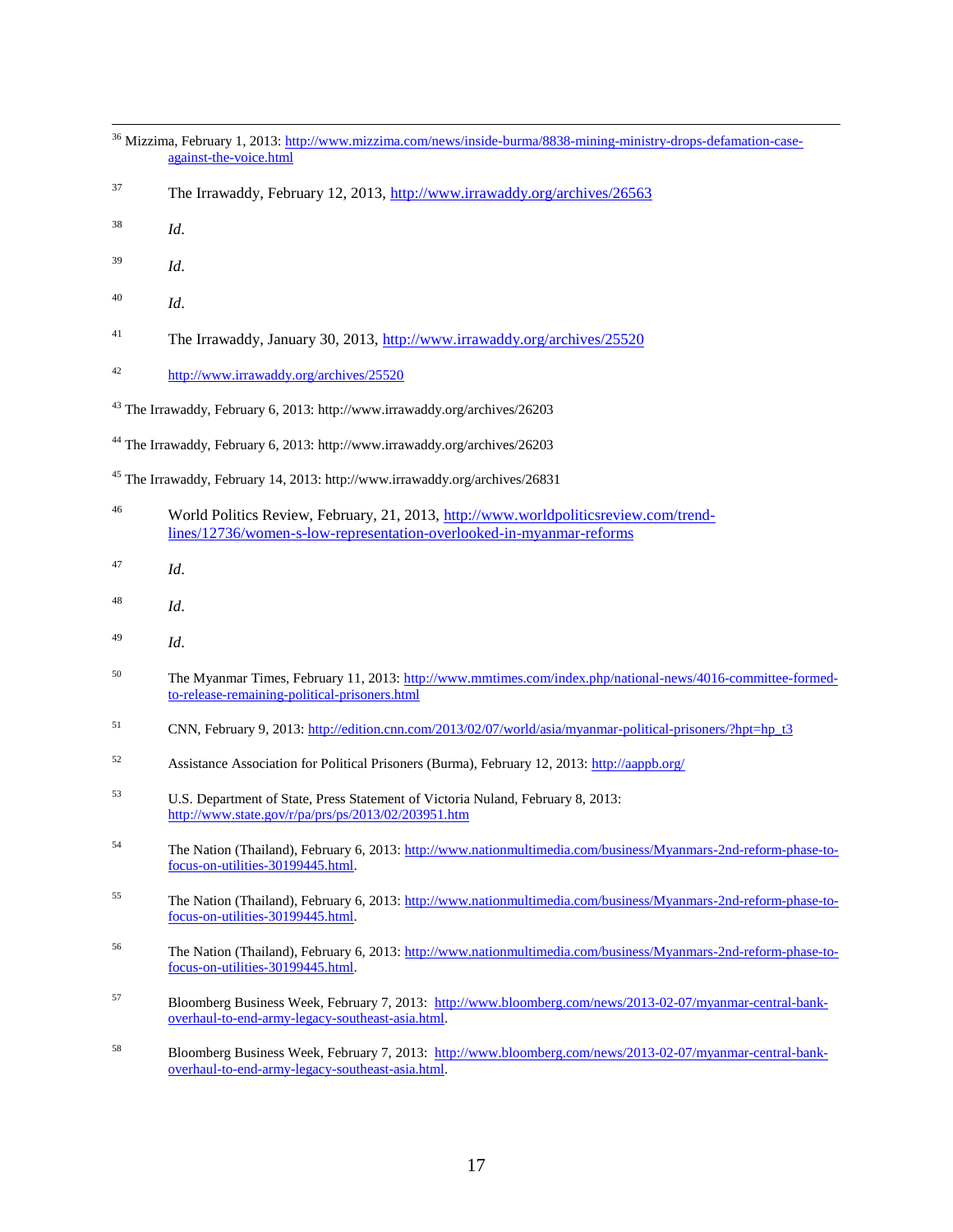- 59 <sup>59</sup> Bloomberg Business Week, February 7, 2013: [http://www.bloomberg.com/news/2013-02-07/myanmar-central-bank](http://www.bloomberg.com/news/2013-02-07/myanmar-central-bank-overhaul-to-end-army-legacy-southeast-asia.html)[overhaul-to-end-army-legacy-southeast-asia.html.](http://www.bloomberg.com/news/2013-02-07/myanmar-central-bank-overhaul-to-end-army-legacy-southeast-asia.html)
- <sup>60</sup> Bloomberg Business Week, February 7, 2013: [http://www.bloomberg.com/news/2013-02-07/myanmar-central-bank](http://www.bloomberg.com/news/2013-02-07/myanmar-central-bank-overhaul-to-end-army-legacy-southeast-asia.html)[overhaul-to-end-army-legacy-southeast-asia.html.](http://www.bloomberg.com/news/2013-02-07/myanmar-central-bank-overhaul-to-end-army-legacy-southeast-asia.html)
- <sup>61</sup> Eleven Myanmar, February 25, 2013: [http://www.elevenmyanmar.com/business/2604-commission-told-to-rethink-](http://www.elevenmyanmar.com/business/2604-commission-told-to-rethink-900-million-duty-free-decision-for-tycoon-sources-say)[900-million-duty-free-decision-for-tycoon-sources-say.](http://www.elevenmyanmar.com/business/2604-commission-told-to-rethink-900-million-duty-free-decision-for-tycoon-sources-say)
- $62$  The Hill, February 22, 2013: [http://thehill.com/blogs/global-affairs/trade/284389-us-businesses-rush-to-burma-in](http://thehill.com/blogs/global-affairs/trade/284389-us-businesses-rush-to-burma-in-wake-of-obamas-trip)[wake-of-obamas-trip.](http://thehill.com/blogs/global-affairs/trade/284389-us-businesses-rush-to-burma-in-wake-of-obamas-trip)
- <sup>63</sup> Wall Street Journal, February 25, 2013: http://online.wsj.com/article/SB10001424127887323699704578326192356924204.html?mod=googlenews\_wsj.
- <sup>64</sup> China Global Times, February 25, 2013: [http://www.globaltimes.cn/content/763957.shtml.](http://www.globaltimes.cn/content/763957.shtml)
- <sup>65</sup> Lexington Herald Leader, February 22, 2013: [http://www.kentucky.com/2013/02/22/2526887/us-allows-business](http://www.kentucky.com/2013/02/22/2526887/us-allows-business-with-4-myanmar.html)[with-4-myanmar.html.](http://www.kentucky.com/2013/02/22/2526887/us-allows-business-with-4-myanmar.html)
- <sup>66</sup> Wall Street Journal, February 25, 2013: http://online.wsj.com/article/SB10001424127887323699704578326192356924204.html?mod=googlenews\_wsj.
- <sup>67</sup> BBC, February 1, 2013: [http://www.bbc.co.uk/news/business-21226344.](http://www.bbc.co.uk/news/business-21226344)
- <sup>68</sup> Mizzima, February 21, 2013: [http://www.mizzima.com/business/8946-japan-finally-gets-on-the-myanmar-wave.html.](http://www.mizzima.com/business/8946-japan-finally-gets-on-the-myanmar-wave.html)
- <sup>69</sup> Eleven Myanmar, February 24, 2013: [http://www.elevenmyanmar.com/national/2595-yangon-development-plan](http://www.elevenmyanmar.com/national/2595-yangon-development-plan-spotlights-prioritized-projects)[spotlights-prioritized-projects.](http://www.elevenmyanmar.com/national/2595-yangon-development-plan-spotlights-prioritized-projects)
- <sup>70</sup> Eleven Myanmar, February 24, 2013: [http://www.elevenmyanmar.com/national/2595-yangon-development-plan](http://www.elevenmyanmar.com/national/2595-yangon-development-plan-spotlights-prioritized-projects)[spotlights-prioritized-projects.](http://www.elevenmyanmar.com/national/2595-yangon-development-plan-spotlights-prioritized-projects)
- <sup>71</sup> Eleven Myanmar, February 11, 2013: [http://elevenmyanmar.com/national/2433-human-skill-development-myanmar.](http://elevenmyanmar.com/national/2433-human-skill-development-myanmar)
- <sup>72</sup> New York Daily News, February 16, 2013: [http://india.nydailynews.com/business/eb1d803545d5fcf1f2ae562700715809/world-bank-steps-up-support-to](http://india.nydailynews.com/business/eb1d803545d5fcf1f2ae562700715809/world-bank-steps-up-support-to-myanmar)[myanmar.](http://india.nydailynews.com/business/eb1d803545d5fcf1f2ae562700715809/world-bank-steps-up-support-to-myanmar)
- <sup>73</sup> New York Daily News, February 16, 2013: [http://india.nydailynews.com/business/eb1d803545d5fcf1f2ae562700715809/world-bank-steps-up-support-to](http://india.nydailynews.com/business/eb1d803545d5fcf1f2ae562700715809/world-bank-steps-up-support-to-myanmar)[myanmar.](http://india.nydailynews.com/business/eb1d803545d5fcf1f2ae562700715809/world-bank-steps-up-support-to-myanmar)
- <sup>74</sup> Reuters, February 15, 2013: [http://www.reuters.com/article/2013/02/15/myanmar-worldbank](http://www.reuters.com/article/2013/02/15/myanmar-worldbank-idUSL1N0BFD1V20130215)[idUSL1N0BFD1V20130215.](http://www.reuters.com/article/2013/02/15/myanmar-worldbank-idUSL1N0BFD1V20130215)
- <sup>75</sup> Washington Post, January 29, 2013: [http://www.washingtonpost.com/world/asia\\_pacific/land-grabbing-endures-in](http://www.washingtonpost.com/world/asia_pacific/land-grabbing-endures-in-new-burma/2013/01/31/429ace6e-6a3d-11e2-95b3-272d604a10a3_story.html)[new-burma/2013/01/31/429ace6e-6a3d-11e2-95b3-272d604a10a3\\_story.html.](http://www.washingtonpost.com/world/asia_pacific/land-grabbing-endures-in-new-burma/2013/01/31/429ace6e-6a3d-11e2-95b3-272d604a10a3_story.html)
- <sup>76</sup> Eleven Myanmar, January 31, 2013: [http://www.elevenmyanmar.com/national/2303-myanmar-military-promises](http://www.elevenmyanmar.com/national/2303-myanmar-military-promises-compensation-for-seized-land)[compensation-for-seized-land.](http://www.elevenmyanmar.com/national/2303-myanmar-military-promises-compensation-for-seized-land)
- <sup>77</sup> Eleven Myanmar, January 31, 2013: [http://www.elevenmyanmar.com/national/2303-myanmar-military-promises](http://www.elevenmyanmar.com/national/2303-myanmar-military-promises-compensation-for-seized-land)[compensation-for-seized-land.](http://www.elevenmyanmar.com/national/2303-myanmar-military-promises-compensation-for-seized-land)
- <sup>78</sup> Asia One, February 20, 2013: [http://www.asiaone.com/News/AsiaOne%2BNews/Asia/Story/A1Story20130220-](http://www.asiaone.com/News/AsiaOne%2BNews/Asia/Story/A1Story20130220-403253.html) [403253.html.](http://www.asiaone.com/News/AsiaOne%2BNews/Asia/Story/A1Story20130220-403253.html)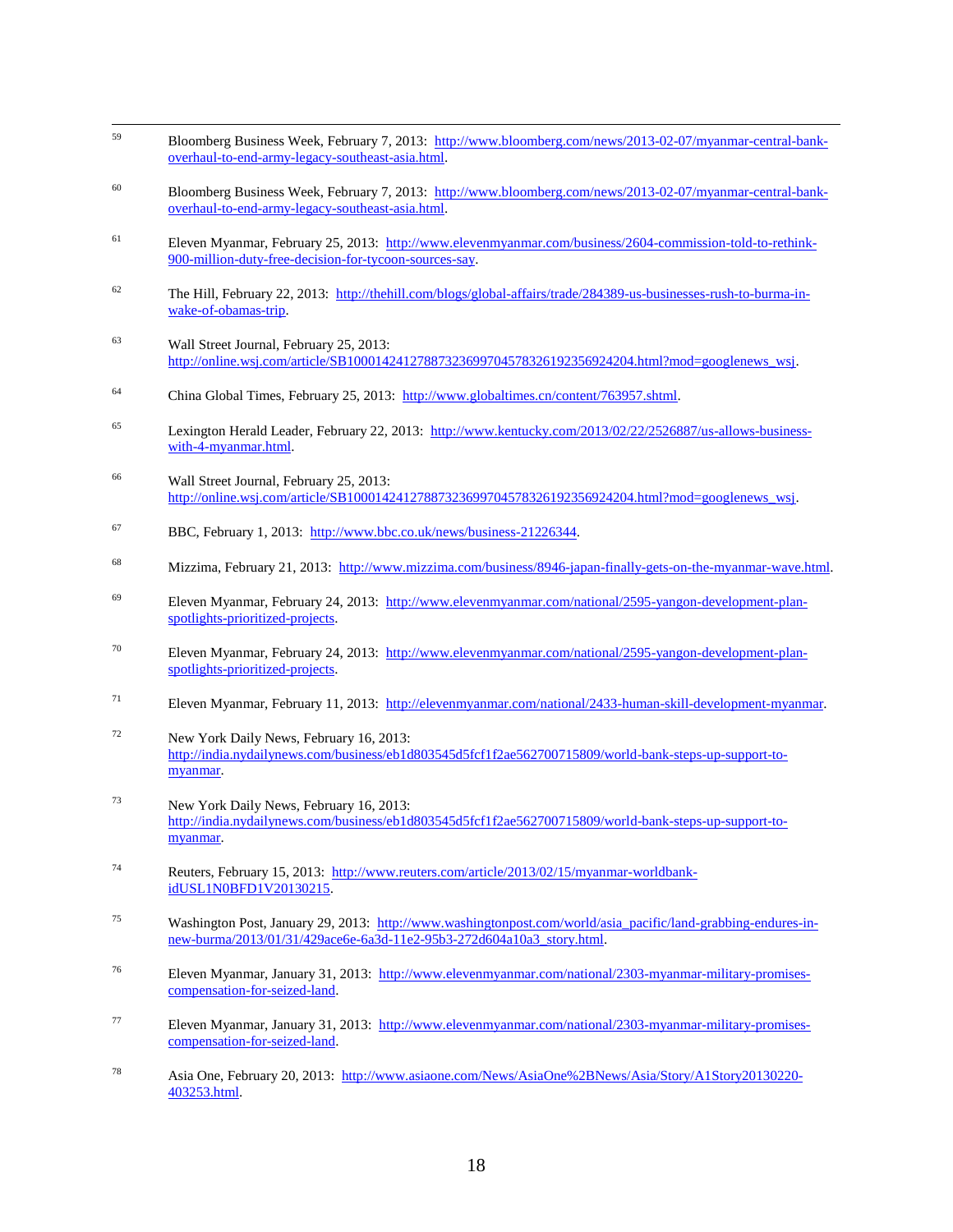- 79 NPR, February 22, 2013: [http://www.npr.org/2013/02/22/172687939/chinese-pipeline-lays-in-the-middle-of](http://www.npr.org/2013/02/22/172687939/chinese-pipeline-lays-in-the-middle-of-myanmar-s-future-foreign-relations)[myanmar-s-future-foreign-relations.](http://www.npr.org/2013/02/22/172687939/chinese-pipeline-lays-in-the-middle-of-myanmar-s-future-foreign-relations)
- <sup>80</sup> Asia One (Eleven Myanmar), February 20, 2013: [http://www.asiaone.com/News/AsiaOne%2BNews/Asia/Story/A1Story20130220-403253.html.](http://www.asiaone.com/News/AsiaOne%2BNews/Asia/Story/A1Story20130220-403253.html)
- <sup>81</sup> Eleven Myanmar, January 31, 2013: [http://www.elevenmyanmar.com/national/2303-myanmar-military-promises](http://www.elevenmyanmar.com/national/2303-myanmar-military-promises-compensation-for-seized-land)[compensation-for-seized-land.](http://www.elevenmyanmar.com/national/2303-myanmar-military-promises-compensation-for-seized-land)
- <sup>82</sup> Asia One (Eleven Myanmar), February 19, 2013: [http://www.asiaone.com/News/AsiaOne%2BNews/Asia/Story/A1Story20130219-402970.html.](http://www.asiaone.com/News/AsiaOne%2BNews/Asia/Story/A1Story20130219-402970.html)
- <sup>83</sup> Asia One (Eleven Myanmar), February 19, 2013: [http://www.asiaone.com/News/AsiaOne%2BNews/Asia/Story/A1Story20130219-402970.html.](http://www.asiaone.com/News/AsiaOne%2BNews/Asia/Story/A1Story20130219-402970.html)
- <sup>84</sup> Asia One (Eleven Myanmar), February 19, 2013: [http://www.asiaone.com/News/AsiaOne%2BNews/Asia/Story/A1Story20130219-402970.html.](http://www.asiaone.com/News/AsiaOne%2BNews/Asia/Story/A1Story20130219-402970.html)
- <sup>85</sup> Myanmar Times, February 25, 2013: [http://www.mmtimes.com/index.php/national-news/4186-pyu-farmers-seek](http://www.mmtimes.com/index.php/national-news/4186-pyu-farmers-seek-compensation-for-land.html)[compensation-for-land.html.](http://www.mmtimes.com/index.php/national-news/4186-pyu-farmers-seek-compensation-for-land.html)
- <sup>86</sup> Myanmar Times, February 25, 2013: [http://www.mmtimes.com/index.php/national-news/4186-pyu-farmers-seek](http://www.mmtimes.com/index.php/national-news/4186-pyu-farmers-seek-compensation-for-land.html)[compensation-for-land.html.](http://www.mmtimes.com/index.php/national-news/4186-pyu-farmers-seek-compensation-for-land.html)
- <sup>87</sup> Myanmar Times, February 25, 2013: [http://www.mmtimes.com/index.php/national-news/4186-pyu-farmers-seek](http://www.mmtimes.com/index.php/national-news/4186-pyu-farmers-seek-compensation-for-land.html)[compensation-for-land.html.](http://www.mmtimes.com/index.php/national-news/4186-pyu-farmers-seek-compensation-for-land.html)
- <sup>88</sup> Myanmar Times, February 25, 2013: [http://www.mmtimes.com/index.php/national-news/4186-pyu-farmers-seek](http://www.mmtimes.com/index.php/national-news/4186-pyu-farmers-seek-compensation-for-land.html)[compensation-for-land.html.](http://www.mmtimes.com/index.php/national-news/4186-pyu-farmers-seek-compensation-for-land.html)
- <sup>89</sup> Myanmar Times, February 4, 2013: [http://www.mmtimes.com/index.php/national-news/3978-compensation-planned](http://www.mmtimes.com/index.php/national-news/3978-compensation-planned-for-land-lost-to-railway.html)[for-land-lost-to-railway.html.](http://www.mmtimes.com/index.php/national-news/3978-compensation-planned-for-land-lost-to-railway.html)
- <sup>90</sup> Myanmar Times, February 4, 2013: [http://www.mmtimes.com/index.php/national-news/3978-compensation-planned](http://www.mmtimes.com/index.php/national-news/3978-compensation-planned-for-land-lost-to-railway.html)[for-land-lost-to-railway.html.](http://www.mmtimes.com/index.php/national-news/3978-compensation-planned-for-land-lost-to-railway.html)
- 91 Myanmar Times, February 25, 2013: [http://www.mmtimes.com/index.php/national-news/4195-seven-charged-over](http://www.mmtimes.com/index.php/national-news/4195-seven-charged-over-hotel-zone-protest.html)[hotel-zone-protest.html.](http://www.mmtimes.com/index.php/national-news/4195-seven-charged-over-hotel-zone-protest.html)
- <sup>92</sup> Myanmar Times, February 25, 2013: [http://www.mmtimes.com/index.php/national-news/4195-seven-charged-over](http://www.mmtimes.com/index.php/national-news/4195-seven-charged-over-hotel-zone-protest.html)[hotel-zone-protest.html.](http://www.mmtimes.com/index.php/national-news/4195-seven-charged-over-hotel-zone-protest.html)
- <sup>93</sup> Myanmar Times, February 25, 2013: [http://www.mmtimes.com/index.php/national-news/4195-seven-charged-over](http://www.mmtimes.com/index.php/national-news/4195-seven-charged-over-hotel-zone-protest.html)[hotel-zone-protest.html.](http://www.mmtimes.com/index.php/national-news/4195-seven-charged-over-hotel-zone-protest.html)
- <sup>94</sup> The Nation (Thailand), February 22, 2013: [http://www.nationmultimedia.com/business/Investors-warned-on-](http://www.nationmultimedia.com/business/Investors-warned-on-Myanmar-land-30200556.html)[Myanmar-land-30200556.html.](http://www.nationmultimedia.com/business/Investors-warned-on-Myanmar-land-30200556.html)
- <sup>95</sup> The Nation (Thailand), February 22, 2013: [http://www.nationmultimedia.com/business/Investors-warned-on-](http://www.nationmultimedia.com/business/Investors-warned-on-Myanmar-land-30200556.html)[Myanmar-land-30200556.html.](http://www.nationmultimedia.com/business/Investors-warned-on-Myanmar-land-30200556.html)
- <sup>96</sup> The Nation (Thailand), February 22, 2013: [http://www.nationmultimedia.com/business/Investors-warned-on-](http://www.nationmultimedia.com/business/Investors-warned-on-Myanmar-land-30200556.html)[Myanmar-land-30200556.html.](http://www.nationmultimedia.com/business/Investors-warned-on-Myanmar-land-30200556.html)

<sup>97</sup> Bangkok Post, February 21, 2013[: http://www.bangkokpost.com/breakingnews/336978/myanmar-holds](http://www.bangkokpost.com/breakingnews/336978/myanmar-holds-peace-talks-with-ethnic-groups)[peace-talks-with-ethnic-groups](http://www.bangkokpost.com/breakingnews/336978/myanmar-holds-peace-talks-with-ethnic-groups)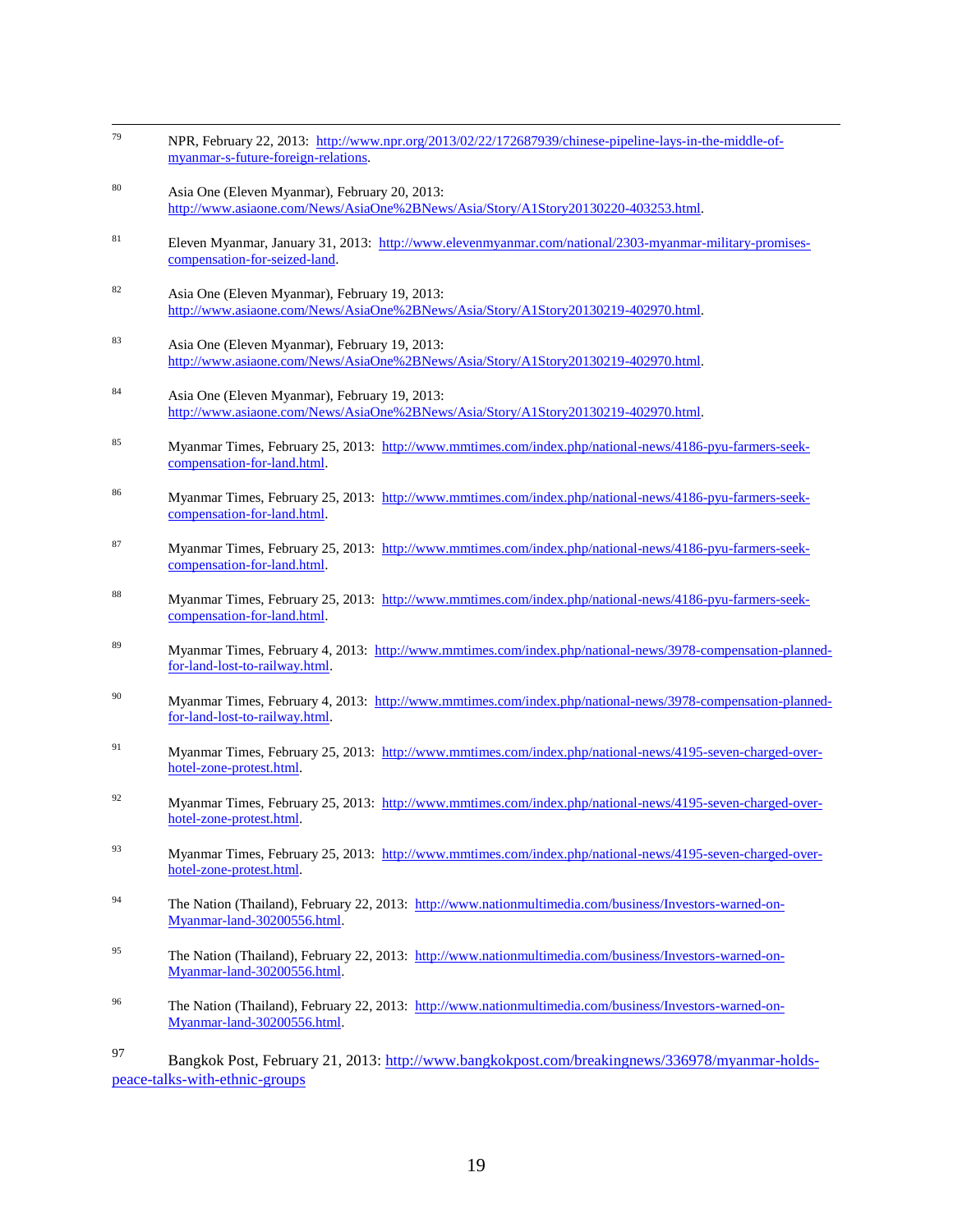98 <sup>98</sup> Radio Free Asia, February 20, 2013: http://www.rfa.org/english/news/burma/unfc-02202013191456.html

<sup>99</sup> Id.

 $100$  Id.

<sup>101</sup> The Huffington Post, February 18, 2013: [http://www.huffingtonpost.com/stanley-weiss/myanmar-ethnic](http://www.huffingtonpost.com/stanley-weiss/myanmar-ethnic-conflict_b_2711083.html)conflict b 2711083.html

<sup>102</sup> Id.

<sup>103</sup> Id.

<sup>104</sup> The Huffington Post, February 18, 2013: [http://www.huffingtonpost.com/stanley-weiss/myanmar-ethnic](http://www.huffingtonpost.com/stanley-weiss/myanmar-ethnic-conflict_b_2711083.html)[conflict\\_b\\_2711083.html](http://www.huffingtonpost.com/stanley-weiss/myanmar-ethnic-conflict_b_2711083.html)

<sup>105</sup> The New York Times, February 4, 2013: [http://www.nytimes.com/2013/02/05/world/asia/peace-talks-start](http://www.nytimes.com/2013/02/05/world/asia/peace-talks-start-between-myanmar-and-rebels.html?_r=0)[between-myanmar-and-rebels.html?\\_r=0](http://www.nytimes.com/2013/02/05/world/asia/peace-talks-start-between-myanmar-and-rebels.html?_r=0)

- <sup>106</sup> Id.
- <sup>107</sup> The Associated Press, February 6, 2013: http://www.apnewsarchive.com/2013/Myanmar-to-allowhumanitarian-aid-deliveries-by-United-Nations-in-strife-torn-Kachin-state/id-5462a00c354c42a3a98e6750109d0cb5

<sup>108</sup> The Christian Science Monitor, February 7, 2013: [http://www.csmonitor.com/Commentary/Opinion/2013/0207/Myanmar-s-urgent-human-rights-need-citizenship-for](http://www.csmonitor.com/Commentary/Opinion/2013/0207/Myanmar-s-urgent-human-rights-need-citizenship-for-the-Roma-of-Asia)[the-Roma-of-Asia](http://www.csmonitor.com/Commentary/Opinion/2013/0207/Myanmar-s-urgent-human-rights-need-citizenship-for-the-Roma-of-Asia)

<sup>109</sup> Eleven, February 16, 2013[: http://elevenmyanmar.com/politics/2482-human-rights-envoy-quintana-visits](http://elevenmyanmar.com/politics/2482-human-rights-envoy-quintana-visits-rakhine-state)[rakhine-state](http://elevenmyanmar.com/politics/2482-human-rights-envoy-quintana-visits-rakhine-state)

<sup>110</sup> Mizzima, February 18, 2013: [http://www.mizzima.com/news/inside-burma/8920-rohingya-camps-more](http://www.mizzima.com/news/inside-burma/8920-rohingya-camps-more-like-prisons-says-un-envoy.html)[like-prisons-says-un-envoy.html](http://www.mizzima.com/news/inside-burma/8920-rohingya-camps-more-like-prisons-says-un-envoy.html)

- <sup>111</sup> CNN, August 19, 2012: http://www.cnn.com/2012/08/19/world/asia/myanmar-clashes-commission
- 112 Arakan Rohingya National Organisation, February 14, 2013: http://www.rohingya.org/portal/index.php/rohingya-library/35-articles/495-give-citizenship-to-rohingyas.html

113 The Christian Science Monitor, February 7, 2013: [http://www.csmonitor.com/Commentary/Opinion/2013/0207/Myanmar-s-urgent-human-rights-need-citizenship-for](http://www.csmonitor.com/Commentary/Opinion/2013/0207/Myanmar-s-urgent-human-rights-need-citizenship-for-the-Roma-of-Asia)[the-Roma-of-Asia](http://www.csmonitor.com/Commentary/Opinion/2013/0207/Myanmar-s-urgent-human-rights-need-citizenship-for-the-Roma-of-Asia)